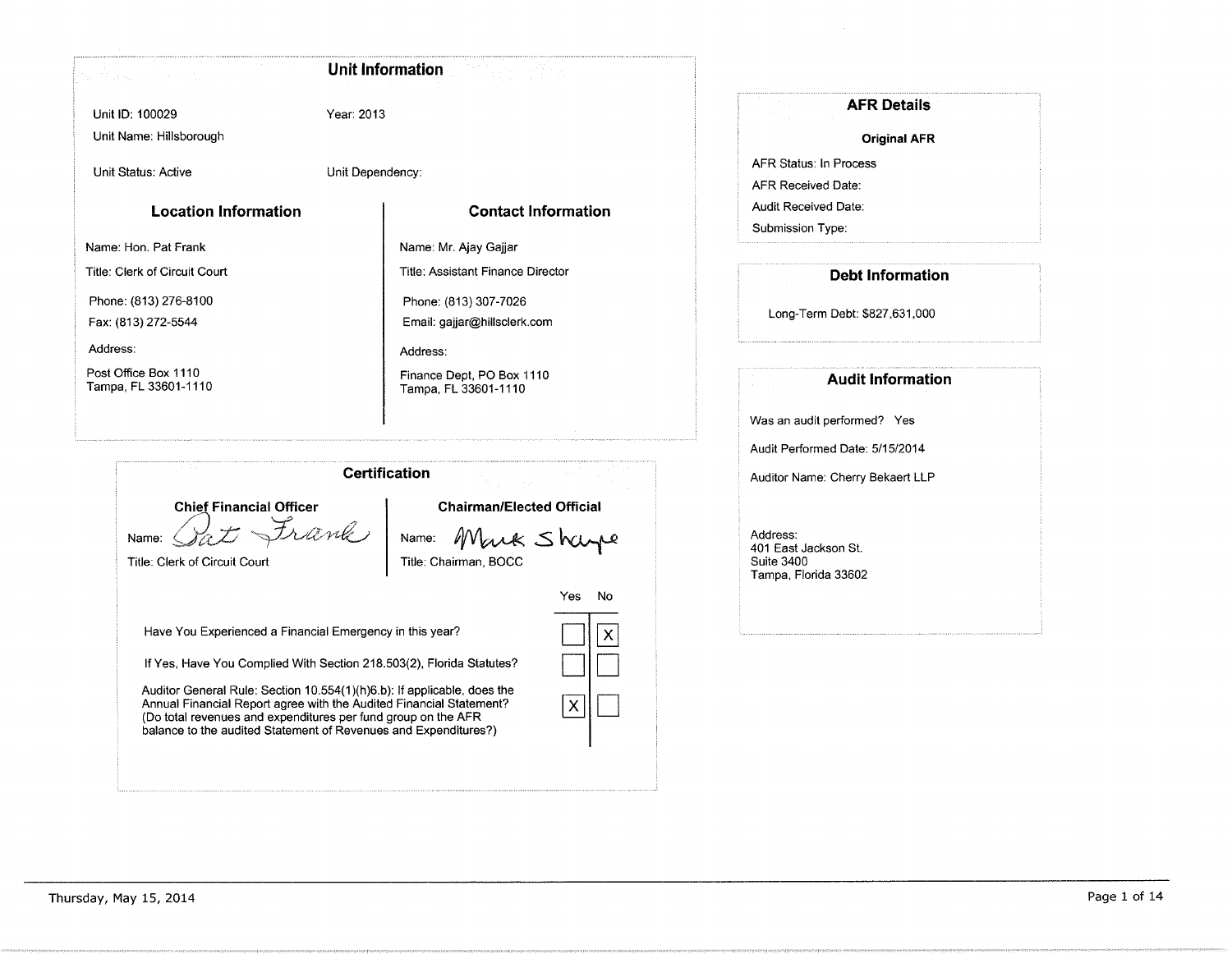# **Revenues Report for FYE 2013**

| <b>Account Code</b>                                        | General     | <b>Special</b><br>Revenue | <b>Debt Service</b> | Capital<br><b>Projects</b> | Permanent | <b>Enterprise</b> | <b>Internal</b><br><b>Service</b> | Pension | <b>Trust</b> | Component<br><b>Units</b> | <b>Total</b>   |
|------------------------------------------------------------|-------------|---------------------------|---------------------|----------------------------|-----------|-------------------|-----------------------------------|---------|--------------|---------------------------|----------------|
| 311000 - Ad Valorem Taxes                                  | 494,555,511 | 31,562,773                | 4,496,052           |                            |           |                   |                                   |         |              |                           | 530,614,336    |
| 312100 - Local Option Taxes                                |             | 220,714,855               |                     |                            |           |                   |                                   |         |              |                           | 220,714,855    |
| 312300 - County Ninth-Cent Voted Fuel Tax                  |             | 6,379,249                 |                     |                            |           |                   |                                   |         |              |                           | 6,379,249      |
| 312410 - First Local Option Fuel Tax                       |             | 24,074,771                |                     |                            |           |                   |                                   |         |              |                           | 24,074,771     |
| 312600 - Discretionary Sales Surtaxes                      |             |                           |                     |                            |           |                   |                                   |         |              |                           | $\overline{0}$ |
| 315000 - Communications Service Tax (Chapter 202)          | 175         | 24,347,559                |                     |                            |           |                   |                                   |         |              |                           | 24,347,734     |
| 316000 - Local Business Tax (Chapter 205)                  | 1,655,213   | 555,919                   |                     |                            |           |                   |                                   |         |              | 40,371                    | 2,251,503      |
| 322000 - Building Permits                                  |             | 5,947,522                 |                     |                            |           |                   |                                   |         |              |                           | 5,947,522      |
| 323300 - Franchise Fee - Water                             | 29,130      |                           |                     |                            |           |                   |                                   |         |              |                           | 29,130         |
| 323600 - Franchise Fee - Sewer                             | 19,747      |                           |                     |                            |           |                   |                                   |         |              |                           | 19,747         |
| 324110 - Impact Fees - Residential - Public Safety         |             | 194,360                   |                     |                            |           |                   |                                   |         |              |                           | 194,360        |
| 324120 - Impact Fees - Commercial - Public Safety          |             | 16,716                    |                     |                            |           |                   |                                   |         |              |                           | 16,716         |
| 324210 - Impact Fees - Residential - Physical Environment  |             | 20,392,792                |                     |                            |           |                   |                                   |         |              |                           | 20,392,792     |
| 324310 - Impact Fees - Residential - Transportation        |             | 2,384,471                 |                     |                            |           |                   |                                   |         |              |                           | 2,384,471      |
| 324320 - Impact Fees - Commercial - Transportation         |             | 656,601                   |                     |                            |           |                   |                                   |         |              |                           | 656,601        |
| 324610 - Impact Fees - Residential - Culture/Recreation    |             | 1,323,455                 |                     |                            |           |                   |                                   |         |              |                           | 1,323,455      |
| 325100 - Special Assessments - Capital Improvement         |             | 16,103,986                |                     |                            |           |                   |                                   |         |              |                           | 16,103,986     |
| 325200 - Special Assessments - Charges for Public Services |             |                           |                     |                            |           |                   |                                   |         |              |                           | $\overline{0}$ |
| 329000 - Other Permits, Fees & Special Assessments         | 588,223     | 486,484                   |                     |                            |           |                   |                                   |         |              |                           | 1,074,707      |
| 331100 - Federal Grant - General Government                |             | 148,923                   |                     |                            |           |                   |                                   |         |              |                           | 148,923        |
| 331200 - Federal Grant - Public Safety                     | 3,587,166   | 8,668,924                 |                     |                            |           |                   |                                   |         |              |                           | 12,256,090     |
| 331310 - Federal Grant - Water Supply System               |             |                           |                     |                            |           |                   |                                   |         |              |                           | $\overline{0}$ |
| 331390 - Federal Grant - Other Physical Environment        |             | 1,497,063                 |                     |                            |           |                   |                                   |         |              |                           | 1,497,063      |
| 331420 - Federal Grant - Mass Transit                      |             |                           |                     |                            |           |                   |                                   |         |              |                           | $\overline{0}$ |
| 331490 - Federal Grant - Other Transportation              |             | 9,922,211                 |                     |                            |           |                   |                                   |         |              |                           | 9,922,211      |
| 331500 - Federal Grant - Economic Environment              |             | 17,124,877                |                     | 960,110                    |           |                   |                                   |         |              |                           | 18,084,987     |
| 331610 - Federal Grant - Health or Hospitals               |             | 3,611,002                 |                     |                            |           |                   |                                   |         |              |                           | 3,611,002      |
| 331650 - Federal Grant - Child Support Reimbursement       | 1,080,756   |                           |                     |                            |           |                   |                                   |         |              |                           | 1,080,756      |
| 331690 - Federal Grant - Other Human Services              | $-1,200$    | 46,862,412                |                     |                            |           |                   |                                   |         |              |                           | 46,861,212     |
| 331700 - Federal Grant - Culture/Recreation                |             | 17,000                    |                     |                            |           |                   |                                   |         |              |                           | 17,000         |
| 331820 - Federal Grant - Drug Court Management             |             | 487,945                   |                     |                            |           |                   |                                   |         |              |                           | 487,945        |
| 331900 - Federal Grant - Other                             |             |                           |                     |                            |           |                   |                                   |         |              |                           | $\Omega$       |
| 333000 - Federal Payments In Lieu Of Taxes                 | 790         |                           |                     |                            |           |                   |                                   |         |              |                           | 790            |
| 334100 - State Grant - General Government                  |             |                           |                     |                            |           |                   |                                   |         |              |                           | $\overline{0}$ |
| 334200 - State Grant - Public Safety                       | 466,373     | 31,832                    |                     |                            |           |                   |                                   |         |              |                           | 498,205        |
| 334390 - State Grant - Other Physical Environment          |             | 3,997,601                 |                     |                            |           |                   |                                   |         |              |                           | 3,997,601      |
| 334490 - State Grant - Other Transportation                |             | 557,879                   |                     |                            |           |                   |                                   |         |              |                           | 557,879        |
| 334500 - State Grant - Economic Environment                |             | 5,835                     |                     |                            |           |                   |                                   |         |              |                           | 5,835          |
| 334610 - State Grant - Health or Hospitals                 |             | 282,530                   |                     |                            |           |                   |                                   |         |              |                           | 282,530        |
| 334690 - State Grant - Other Human Services                |             | 3,595,244                 |                     |                            |           |                   |                                   |         |              |                           | 3,595,244      |
| 334700 - State Grant - Culture/Recreation                  |             | 1,084,947                 |                     |                            |           |                   |                                   |         |              |                           | 1,084,947      |
| 334810 - State Grant - Conflict Cases (Formerly 334.161)   |             |                           |                     |                            |           |                   |                                   |         |              |                           | $\overline{0}$ |
| 334830 - State Grant - Child Dependency                    |             |                           |                     |                            |           |                   |                                   |         |              |                           | $\overline{0}$ |
| 334890 - State Grant - Other Court-Related                 |             | 551,341                   |                     |                            |           |                   |                                   |         |              |                           | 551,341        |
| 334900 - State Grant - Other                               | 113,964     | 1,752,923                 |                     |                            |           |                   |                                   |         |              |                           | 1,866,887      |
| 335120 - State Revenue Sharing - Proceeds                  | 20,861,730  | 6,752,474                 |                     |                            |           |                   |                                   |         |              |                           | 27,614,204     |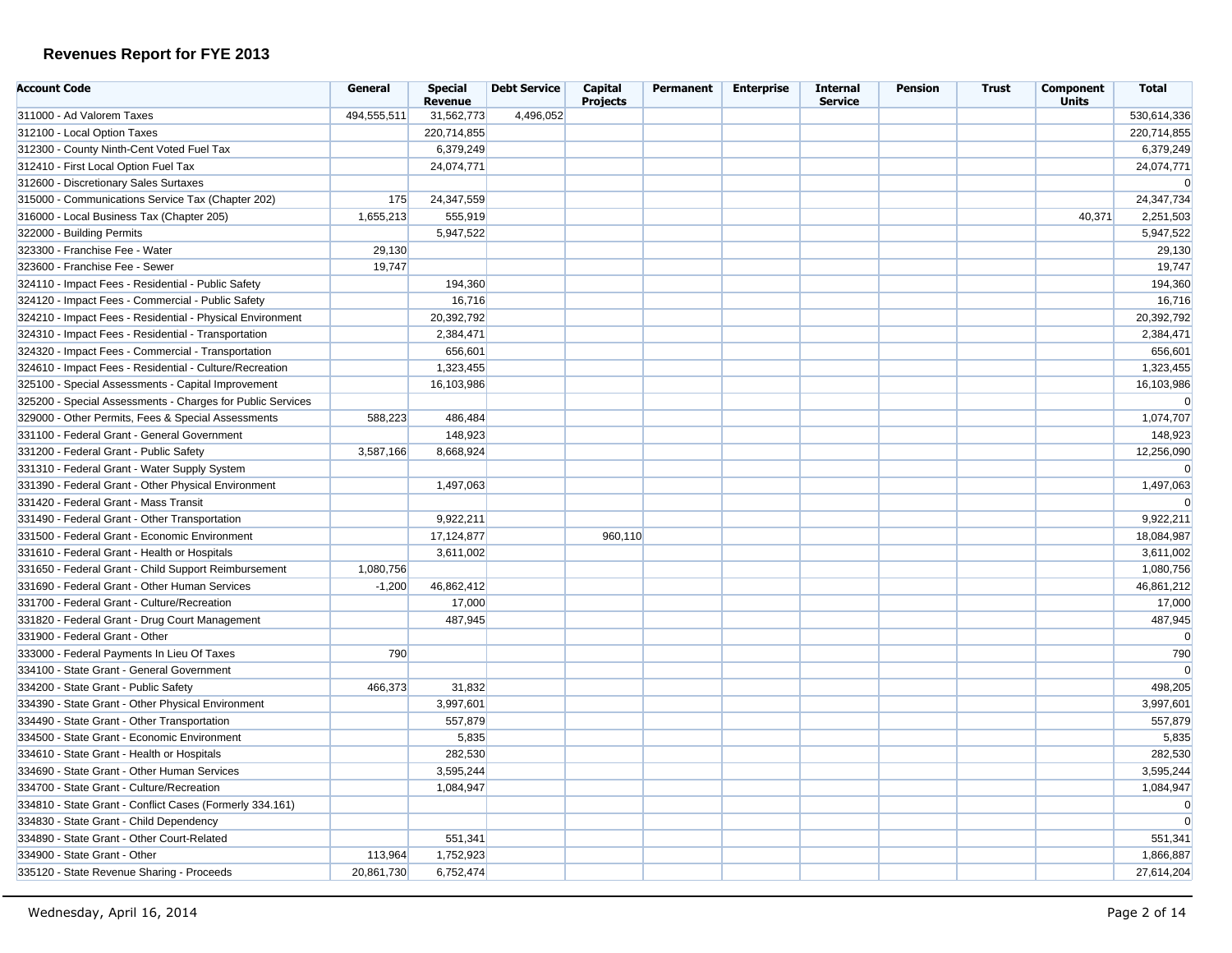| Account Code                                                                                                         | General    | <b>Special</b><br><b>Revenue</b> | <b>Debt Service</b> | Capital<br><b>Projects</b> | Permanent | <b>Enterprise</b> | <b>Internal</b><br><b>Service</b> | <b>Pension</b> | <b>Trust</b> | Component<br><b>Units</b> | Total          |
|----------------------------------------------------------------------------------------------------------------------|------------|----------------------------------|---------------------|----------------------------|-----------|-------------------|-----------------------------------|----------------|--------------|---------------------------|----------------|
| 335130 - State Revenue Sharing - Insurance Agents County<br>Licenses                                                 | 318,474    |                                  |                     |                            |           |                   |                                   |                |              |                           | 318,474        |
| 335140 - State Revenue Sharing - Mobile Home Licenses                                                                | 392,768    |                                  |                     |                            |           |                   |                                   |                |              |                           | 392,768        |
| 335150 - State Revenue Sharing - Alcoholic Beverage Licenses                                                         | 416,935    |                                  |                     |                            |           |                   |                                   |                |              |                           | 416,935        |
| 335160 - State Revenue Sharing - Distribution of Sales and Use<br>Taxes to Counties (Section 212.20, F.S.)           | 2,313,066  |                                  |                     |                            |           |                   |                                   |                |              |                           | 2,313,066      |
| 335170 - State Revenue Sharing - Cardroom Tax                                                                        | 83,354     |                                  |                     |                            |           |                   |                                   |                |              |                           | 83,354         |
| 335180 - State Revenue Sharing - Local Government Half-Cent<br>Sales Tax                                             |            | 84,497,151                       |                     |                            |           |                   |                                   |                |              |                           | 84,497,151     |
| 335190 - State Revenue Sharing - Other General Government                                                            |            |                                  |                     |                            |           |                   |                                   |                |              |                           | $\overline{0}$ |
| 335210 - State Revenue Sharing - Firefighter Supplemental<br>Compensation                                            | 221,567    |                                  |                     |                            |           |                   |                                   |                |              |                           | 221,567        |
| 335220 - State Revenue Sharing - Enhanced 911 Fee                                                                    |            | 6,594,001                        |                     |                            |           |                   |                                   |                |              |                           | 6,594,001      |
| 335230 - State Revenue Sharing - Emergency Management<br>Assistance                                                  |            | 97,409                           |                     |                            |           |                   |                                   |                |              |                           | 97,409         |
| 335290 - State Revenue Sharing - Other Public Safety                                                                 | 19,560     |                                  |                     |                            |           |                   |                                   |                |              |                           | 19,560         |
| 335390 - State Revenue Sharing - Other Physical Environment                                                          |            | 995,249                          |                     |                            |           |                   |                                   |                |              |                           | 995,249        |
| 335490 - State Revenue Sharing - Other Transportation                                                                |            | 16,010,357                       |                     |                            |           |                   |                                   |                |              |                           | 16,010,357     |
| 335500 - State Revenue Sharing - Economic Environment                                                                |            | 1,682,370                        |                     |                            |           |                   |                                   |                |              |                           | 1,682,370      |
| 335690 - State Revenue Sharing - Other Human Services                                                                |            |                                  |                     |                            |           |                   | 309,000                           |                |              |                           | 309,000        |
| 335700 - State Revenue Sharing - Culture/Recreation<br>335800 - State Revenue Sharing - Clerk Allotment From Justice |            | 3,318,337                        |                     |                            |           |                   |                                   |                |              |                           | 3,318,337      |
| Administrative Commission                                                                                            |            | 21,804,622                       |                     |                            |           |                   |                                   |                |              |                           | 21,804,622     |
| 337100 - Local Government Unit Grant - General Government                                                            |            | 14,668                           |                     |                            |           |                   |                                   |                |              |                           | 14,668         |
| 337200 - Local Government Unit Grant - Public Safety                                                                 |            | 285,220                          |                     |                            |           |                   |                                   |                |              |                           | 285,220        |
| 337300 - Local Government Unit Grant - Physical Environment                                                          |            | $-4,588$                         |                     |                            |           |                   |                                   |                |              |                           | $-4,588$       |
| 337400 - Local Government Unit Grant - Transportation                                                                |            | 55,092                           |                     |                            |           |                   |                                   |                |              |                           | 55,092         |
| 337500 - Local Government Unit Grant - Economic Environment                                                          | 51,920     |                                  |                     |                            |           |                   |                                   |                |              |                           | 51,920         |
| 337600 - Local Government Unit Grant - Human Services                                                                |            | 406,889                          |                     |                            |           |                   |                                   |                |              |                           | 406,889        |
| 337700 - Local Government Unit Grant - Culture/Recreation                                                            |            |                                  |                     |                            |           |                   |                                   |                |              |                           | $\overline{0}$ |
| 337900 - Local Government Unit Grants - Other                                                                        |            | 93,355                           |                     |                            |           |                   |                                   |                |              |                           | 93,355         |
| 338000 - Shared Revenue From Other Local Units                                                                       |            |                                  |                     |                            |           |                   |                                   |                |              |                           | $\overline{0}$ |
| 341100 - Service Charge - Recording Fees                                                                             | 5,834,399  |                                  |                     |                            |           |                   |                                   |                |              |                           | 5,834,399      |
| 341150 - Public Records Modernization Trust Fund                                                                     |            | 2,719,392                        |                     |                            |           |                   |                                   |                |              |                           | 2,719,392      |
| 341160 - County Portion (\$2) of \$4 Additional Service Charge                                                       |            | 2,147,878                        |                     |                            |           |                   |                                   |                |              |                           | 2,147,878      |
| 341200 - Internal Service Fund Fees and Charges                                                                      | 62         |                                  |                     |                            |           |                   | 127,137,948                       |                |              |                           | 127,138,010    |
| 341300 - Administrative Service Fees                                                                                 | 106,380    | 510                              |                     |                            |           |                   |                                   |                |              |                           | 106,890        |
| 341520 - Fees remitted to County from Sheriff                                                                        | 1,846,216  | 125,488                          |                     |                            |           |                   |                                   |                |              |                           | 1,971,704      |
| 341550 - Fees remitted to County from Supervisor of Elections                                                        | 2,524      |                                  |                     |                            |           |                   |                                   |                |              |                           | 2,524          |
| 341560 - Fees remitted to County from Property Appraiser                                                             |            |                                  |                     |                            |           |                   |                                   |                |              |                           | $\Omega$       |
| 341800 - County Officer Commission and Fees                                                                          | 971,796    |                                  |                     |                            |           |                   |                                   |                |              |                           | 971,796        |
| 341900 - Other General Government Charges and Fees                                                                   | 50,120,266 | 1,406,763                        |                     |                            |           |                   | 8,180,801                         |                |              | 607,724                   | 60,315,554     |
| 342100 - Service Charge - Law Enforcement Services                                                                   | 4,031,862  | 7,123,409                        |                     |                            |           |                   |                                   |                |              |                           | 11,155,271     |
| 342200 - Service Charge - Fire Protection                                                                            | 1,017,399  |                                  |                     |                            |           |                   |                                   |                |              |                           | 1,017,399      |
| 342300 - Service Charge - Housing for Prisoners                                                                      | 275,852    | 2,684,665                        |                     |                            |           |                   |                                   |                |              |                           | 2,960,517      |
| 342400 - Service Charge - Emergency Management Service<br>Fees/Charges                                               |            |                                  |                     |                            |           |                   |                                   |                |              |                           | $\overline{0}$ |
| 342500 - Service Charge - Protective Inspection Fees                                                                 | 190,817    |                                  |                     |                            |           |                   |                                   |                |              |                           | 190,817        |
| 342600 - Service Charge - Ambulance Fees                                                                             | 10,005,683 |                                  |                     |                            |           |                   |                                   |                |              |                           | 10,005,683     |
| 342900 - Service Charge - Other Public Safety Charges and<br>Fees                                                    | 390,664    | 439,911                          |                     |                            |           |                   |                                   |                |              |                           | 830,575        |
| 343400 - Service Charge - Garbage/Solid Waste                                                                        |            |                                  |                     |                            |           | 100,744,000       |                                   |                |              |                           | 100,744,000    |
| 343500 - Service Charge - Sewer/Wastewater Utility                                                                   |            |                                  |                     |                            |           |                   |                                   |                |              |                           | $\overline{0}$ |
| 343600 - Service Charge - Water/Sewer Combination Utility                                                            |            |                                  |                     |                            |           | 205,197,000       |                                   |                |              |                           | 205,197,000    |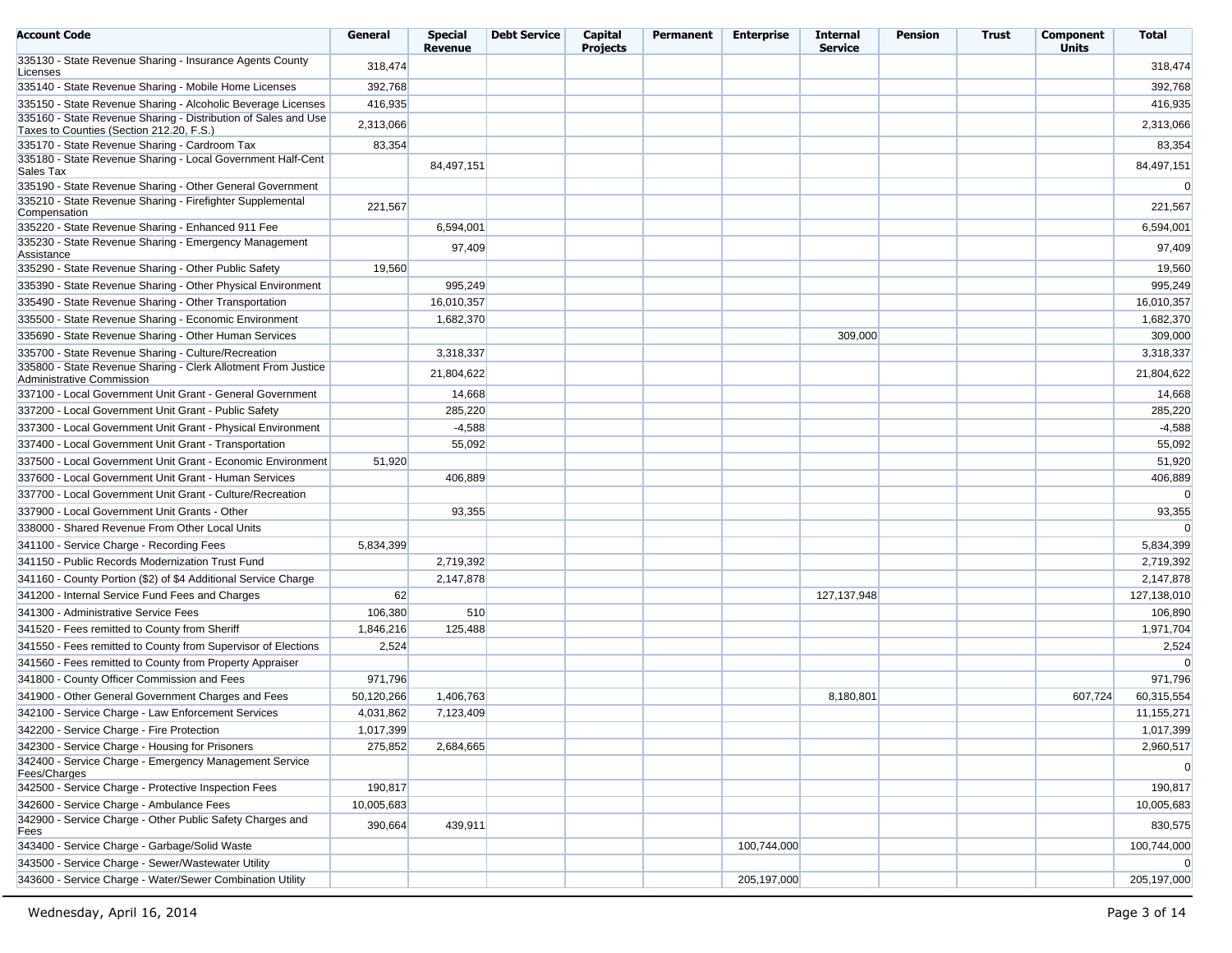| Account Code                                                                 | General    | <b>Special</b><br><b>Revenue</b> | <b>Debt Service</b> | Capital<br><b>Projects</b> | Permanent | <b>Enterprise</b> | <b>Internal</b><br><b>Service</b> | Pension | <b>Trust</b> | Component<br><b>Units</b> | <b>Total</b>   |
|------------------------------------------------------------------------------|------------|----------------------------------|---------------------|----------------------------|-----------|-------------------|-----------------------------------|---------|--------------|---------------------------|----------------|
| 343700 - Service Charge - Conservation and Resource<br>Management            | 2,154,665  | 227,300                          |                     |                            |           |                   |                                   |         |              | 48,058                    | 2,430,023      |
| 343900 - Service Charge - Other Physical Environment Charges                 | 1,050,272  | 51,135                           |                     |                            |           |                   |                                   |         |              |                           | 1,101,407      |
| 344500 - Service Charge - Parking Facilities                                 | 737,474    |                                  |                     |                            |           |                   | 440                               |         |              |                           | 737,914        |
| 344900 - Service Charge - Other Transportation Charges                       | 979,750    | 1,584,388                        |                     |                            |           |                   |                                   |         |              |                           | 2,564,138      |
| 345100 - Service Charge - Housing                                            |            |                                  |                     |                            |           |                   |                                   |         |              | 830,826                   | 830,826        |
| 345900 - Service Charge - Other Economic Environment<br>Charges              | 146,544    |                                  |                     |                            |           |                   |                                   |         |              |                           | 146,544        |
| 346100 - Service Charge - Health Inspection Fees                             |            |                                  |                     |                            |           |                   |                                   |         |              |                           | $\overline{0}$ |
| 346400 - Service Charge - Animal Control and Shelter Fees                    | 414,974    | $-670$                           |                     |                            |           |                   |                                   |         |              |                           | 414,304        |
| 346900 - Service Charge - Other Human Services Charges                       | 520,158    | 949,095                          |                     |                            |           |                   | 21,758,733                        |         |              |                           | 23,227,986     |
| 347100 - Service Charge - Libraries                                          |            | 42,855                           |                     |                            |           |                   |                                   |         |              | 1,252                     | 44,107         |
| 347200 - Service Charge - Parks and Recreation                               | 2,638,483  |                                  |                     |                            |           |                   |                                   |         |              |                           | 2,638,483      |
| 347300 - Service Charge - Cultural Services                                  |            |                                  |                     |                            |           |                   |                                   |         |              |                           | $\overline{0}$ |
| 347400 - Service Charge - Special Events                                     | 14,729     |                                  | 380,085             |                            |           |                   |                                   |         |              |                           | 394,814        |
| 347500 - Service Charge - Special Recreation Facilities                      | 241,698    |                                  |                     |                            |           |                   |                                   |         |              |                           | 241,698        |
| 347900 - Service Charge - Other Culture/Recreation Charges                   | 212,439    |                                  |                     |                            |           |                   |                                   |         |              |                           | 212,439        |
| 348880 - Probation/Alternatives                                              | 101,870    |                                  |                     |                            |           |                   |                                   |         |              |                           | 101,870        |
| 348921 - Court Innovations/Local Requirements                                |            | 421,444                          |                     |                            |           |                   |                                   |         |              |                           | 421,444        |
| 348922 - Legal Aid                                                           |            | 421,319                          |                     |                            |           |                   |                                   |         |              |                           | 421,319        |
| 348923 - Law Library                                                         |            |                                  |                     |                            |           |                   |                                   |         |              | 421,382                   | 421,382        |
| 348924 - Juvenile Alternative Programs                                       |            | 421,382                          |                     |                            |           |                   |                                   |         |              |                           | 421,382        |
| 348930 - State Court Facility Surcharge (\$30)                               |            | 2,826,067                        |                     |                            |           |                   |                                   |         |              |                           | 2,826,067      |
| 348932 - Domestic Violence Surcharge                                         | 60,746     |                                  |                     |                            |           |                   |                                   |         |              |                           | 60,746         |
| 348933 - Animal Control Surcharge                                            | 4,502      |                                  |                     |                            |           |                   |                                   |         |              |                           | 4,502          |
| 348990 - Other Court Collections Transferred to BOCC                         |            | 1,094,683                        |                     |                            |           |                   |                                   |         |              |                           | 1,094,683      |
| 349000 - Other Charges for Services                                          | 16,085,129 | 7,942,507                        |                     |                            |           |                   |                                   |         |              |                           | 24,027,636     |
| 351100 - Judgments and Fines - As Decided by County Court<br>Criminal        |            | 57,901                           |                     |                            |           |                   |                                   |         |              |                           | 57,901         |
| 351200 - Judgments and Fines - As Decided by Circuit Court<br>Criminal       |            | 42,927                           |                     |                            |           |                   |                                   |         |              |                           | 42,927         |
| 351400 - Judgments and Fines - As Decided by Circuit Court<br>Civil          |            |                                  |                     |                            |           |                   |                                   |         |              |                           | $\overline{0}$ |
| 351500 - Judgments and Fines - As Decided by Traffic Court                   | 380,362    | 1,343,385                        |                     |                            |           |                   |                                   |         |              |                           | 1,723,747      |
| 351700 - Intergovernmental Radio Communication Program                       |            | 881,470                          |                     |                            |           |                   |                                   |         |              |                           | 881,470        |
| 351800 - 10% of Fines to Public Records Modernization Trust<br>Fund          |            | 1,374,433                        |                     |                            |           |                   |                                   |         |              |                           | 1,374,433      |
| 351900 - Judgments and Fines - Other Court Ordered                           |            | 397,311                          |                     |                            |           |                   |                                   |         |              |                           | 397,311        |
| 352000 - Fines - Library                                                     |            | 369,334                          |                     |                            |           |                   |                                   |         |              |                           | 369,334        |
| 353000 - Fines - Pollution Control Violation                                 |            | 150,423                          |                     |                            |           |                   |                                   |         |              |                           | 150,423        |
| 354000 - Fines - Local Ordinance Violation                                   | 3,660,522  | 314,450                          |                     |                            |           |                   |                                   |         |              |                           | 3,974,972      |
| 358100 - Confiscation of Deposits or Bonds Held as<br>Performance Guarantees | 100        |                                  |                     |                            |           |                   |                                   |         |              |                           | 100            |
| 358200 - Sale of Contraband Property Seized by Law<br>Enforcement            |            | 759,538                          |                     |                            |           |                   |                                   |         |              |                           | 759,538        |
| 359000 - Other Judgments, Fines and Forfeits                                 | 178,090    |                                  |                     |                            |           |                   |                                   |         |              |                           | 178,090        |
| 361100 - Interest                                                            | 2,516,737  | 2,592,721                        | 165,086             | 166,302                    |           |                   |                                   |         |              | 636,681                   | 6,077,527      |
| 361300 - Net Increase (Decrease) in Fair Value of Investments                | $-600,067$ | $-678,598$                       | $-51,433$           | $-46,471$                  |           |                   |                                   |         |              | $-167$                    | -1,376,736     |
| 361400 - Gain (Loss) on Sale of Investments                                  |            |                                  |                     |                            |           |                   |                                   |         |              |                           |                |
| 362000 - Rents and Royalties                                                 | 1,297,880  | 11,247                           | 168,669             | 152,976                    |           |                   |                                   |         |              |                           | 1,630,772      |
| 364000 - Disposition of Fixed Assets                                         | 1,182,881  | 74,287                           |                     |                            |           | $-1,173,000$      | 1,520,000                         |         |              |                           | 1,604,168      |
| 365000 - Sale of Surplus Materials and Scrap                                 | 127,306    | 39,288                           |                     |                            |           |                   |                                   |         |              |                           | 166,594        |
| 366000 - Contributions and Donations from Private Sources                    | 402,930    | 4,431,966                        |                     |                            |           |                   |                                   |         |              |                           | 4,834,896      |
| 367000 - Licenses                                                            | 2,124,817  | 136,500                          |                     |                            |           |                   |                                   |         |              |                           | 2,261,317      |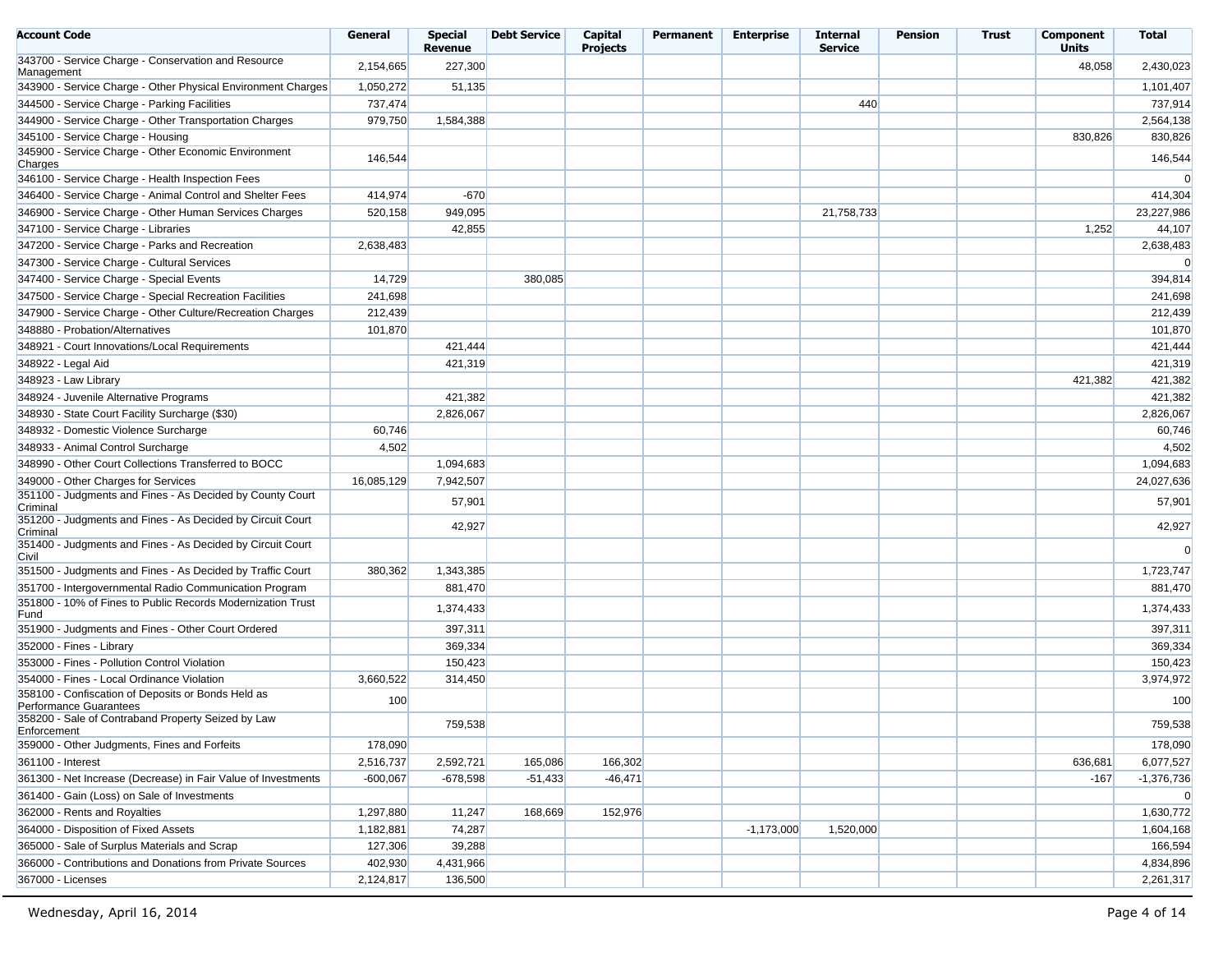| <b>Account Code</b>             |                                                         | General       | <b>Special</b><br>Revenue | <b>Debt Service</b> | Capital<br><b>Projects</b> | Permanent | <b>Enterprise</b> | <b>Internal</b><br>Service | Pension | <b>Trust</b> | Component<br><b>Units</b> | Total                   |
|---------------------------------|---------------------------------------------------------|---------------|---------------------------|---------------------|----------------------------|-----------|-------------------|----------------------------|---------|--------------|---------------------------|-------------------------|
| 369300 - Settlements            |                                                         | 97,120        | 802,488                   |                     |                            |           |                   |                            |         |              |                           | 899,608                 |
|                                 | 369900 - Other Miscellaneous Revenues                   | 3,405,899     | 9,080,243                 | 6.882               | 3,433                      |           |                   | 254,686                    |         |              | 2,452                     | 12,753,595              |
|                                 | 381000 - Inter-Fund Group Transfers In                  | 615,178,725   | 88,959,674                | 52,084,625          | 30,951,690                 |           | 121,000           | 1,942,942                  |         |              |                           | 789,238,656             |
|                                 | 383000 - Installment Purchases & Capital Lease Proceeds | 66,737        |                           |                     |                            |           |                   |                            |         |              |                           | 66.737                  |
| 384000 - Debt Proceeds          |                                                         |               | 28,463,822                |                     | 2,000,000                  |           |                   |                            |         |              |                           | 30,463,822              |
|                                 | 385000 - Proceeds from Refunding Bonds                  |               |                           |                     |                            |           |                   |                            |         |              |                           | $\Omega$                |
| 389100 - Proprietary - Interest |                                                         |               |                           |                     |                            |           | 7,885,000         | 1,008,000                  |         |              |                           | 8,893,000               |
|                                 | 389200 - Proprietary - Federal Grants and Donations     |               |                           |                     |                            |           |                   |                            |         |              |                           | $\Omega$                |
|                                 | 389400 - Proprietary - Other Grants and Donations       |               |                           |                     |                            |           | 19,925,124        |                            |         |              | 3,293,900                 | 23,219,024              |
|                                 | 389900 - Proprietary - Other Non-Operating Sources      |               |                           |                     |                            |           | 3,259,000         | 39,000                     |         |              |                           | 3,298,000               |
|                                 | <b>Grand Total</b>                                      | 1,256,952,614 | 770.178.939               | 57.249.966          | 34,188,040                 |           | 335,958,124       | 162,151,550                |         |              |                           | 5,882,479 2,622,561,712 |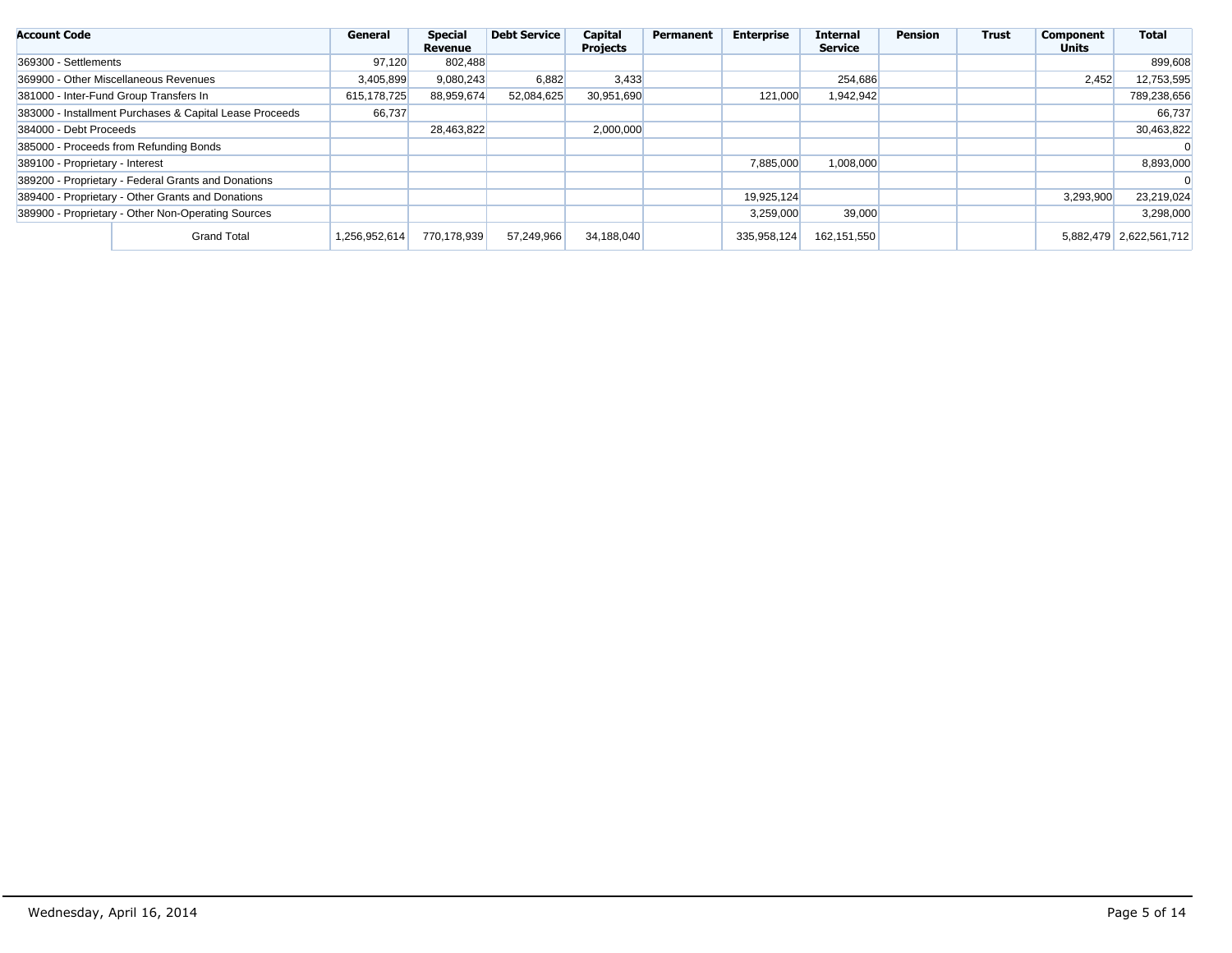# **Expenditures Report for FYE 2013**

| <b>Account/Object Code</b>                                       | General     | <b>Special</b><br><b>Revenue</b> | <b>Debt Service</b> | Capital<br><b>Projects</b> | Permanent | <b>Enterprise</b> | <b>Internal</b><br><b>Service</b> | <b>Pension</b> | <b>Trust</b> | Component<br><b>Units</b> | <b>Total</b> |
|------------------------------------------------------------------|-------------|----------------------------------|---------------------|----------------------------|-----------|-------------------|-----------------------------------|----------------|--------------|---------------------------|--------------|
| 511.10 - Legislative - Personal Services                         | 2,158,016   |                                  |                     |                            |           |                   |                                   |                |              |                           | 2,158,016    |
| 511.30 - Legislative - Operating Expenses                        | 382,321     |                                  |                     |                            |           |                   |                                   |                |              |                           | 382,321      |
| 511.60 - Legislative - Capital Outlay                            |             |                                  |                     |                            |           |                   |                                   |                |              |                           | $\Omega$     |
| 512.10 - Executive - Personal Services                           | 1,851,380   |                                  |                     |                            |           |                   |                                   |                |              |                           | 1,851,380    |
| 512.30 - Executive - Operating Expenses                          | 510,996     |                                  |                     |                            |           |                   |                                   |                |              |                           | 510,996      |
| 512.60 - Executive - Capital Outlay                              |             |                                  |                     |                            |           |                   |                                   |                |              |                           | $\mathbf 0$  |
| 512.80 - Executive - Grants and Aids                             |             |                                  |                     |                            |           |                   |                                   |                |              |                           | $\mathbf 0$  |
| 512.90 - Executive - Other Uses                                  |             |                                  |                     |                            |           |                   |                                   |                |              |                           | $\Omega$     |
| 513.10 - Financial and Administrative - Personal Services        | 53,924,864  | 2,198,755                        |                     |                            |           |                   | 4,411,000                         |                |              |                           | 60,534,619   |
| 513.30 - Financial and Administrative - Operating Expenses       | 13,840,608  | 2,530,104                        |                     |                            |           |                   |                                   |                |              |                           | 16,370,712   |
| 513.60 - Financial and Administrative - Capital Outlay           | 2,082,365   | 1,779,450                        |                     |                            |           |                   |                                   |                |              |                           | 3,861,815    |
| 513.70 - Financial and Administrative - Debt Service             |             |                                  |                     |                            |           |                   |                                   |                |              |                           | $\mathbf 0$  |
| 513.80 - Financial and Administrative - Grants and Aids          |             | 51,796,320                       |                     |                            |           |                   |                                   |                |              |                           | 51,796,320   |
| 513.90 - Financial and Administrative - Other Uses               | 905,601     |                                  |                     |                            |           |                   |                                   |                |              |                           | 905,601      |
| 514.10 - Legal Counsel - Personal Services                       | 7,047,415   |                                  |                     |                            |           |                   |                                   |                |              |                           | 7,047,415    |
| 514.30 - Legal Counsel - Operating Expenses                      | 235,280     |                                  |                     |                            |           |                   |                                   |                |              |                           | 235,280      |
| 514.60 - Legal Counsel - Capital Outlay                          |             |                                  |                     |                            |           |                   |                                   |                |              |                           | $\mathbf 0$  |
| 515.10 - Comprehensive Planning - Personal Services              | 4,179,905   | 1,120,919                        |                     |                            |           |                   |                                   |                |              | 3,597,263                 | 8,898,087    |
| 515.30 - Comprehensive Planning - Operating Expenses             | 2,229,723   | 1,981,480                        |                     |                            |           |                   |                                   |                |              | 312,973                   | 4,524,176    |
| 515.60 - Comprehensive Planning - Capital Outlay                 |             | 10,853                           |                     |                            |           |                   |                                   |                |              | 34,107                    | 44,960       |
| 515.80 - Comprehensive Planning - Grants and Aids                | 740,046     | 44                               |                     |                            |           |                   |                                   |                |              |                           | 740,090      |
| 515.90 - Comprehensive Planning - Other Uses                     |             |                                  |                     |                            |           |                   |                                   |                |              |                           | $\mathbf 0$  |
| 516.10 - Non-Court Information Systems - Personal Services       | 9,426,547   |                                  |                     |                            |           |                   |                                   |                |              |                           | 9,426,547    |
| 516.30 - Non-Court Information Systems - Operating Expenses      | 4,697,183   | 935,487                          |                     |                            |           |                   |                                   |                |              |                           | 5,632,670    |
| 516.60 - Non-Court Information Systems - Capital Outlay          | 507,850     | 1,097,780                        |                     |                            |           |                   |                                   |                |              |                           | 1,605,630    |
| 517.30 - Debt Service Payments - Operating Expenses              |             | 1,942                            | $-2,613$            |                            |           |                   |                                   |                |              |                           | $-671$       |
| 517.70 - Debt Service Payments - Debt Service                    |             | 6,908,098                        | 57,052,615          | 2,400                      |           |                   |                                   |                |              |                           | 63,963,113   |
| 519.10 - Other General Governmental Services - Personal Services | 17,050,833  | 2,606,188                        |                     |                            |           |                   |                                   |                |              |                           | 19,657,021   |
| 519.30 - Other General Governmental Services - Operating         |             |                                  |                     |                            |           |                   |                                   |                |              |                           |              |
| <b>Expenses</b>                                                  | 13,619,309  | 3,406,060                        |                     | 1,444,409                  |           |                   | 140,261,431                       |                |              | 11,322                    | 158,742,531  |
| 519.60 - Other General Governmental Services - Capital Outlay    | 88,068      | 30,791                           |                     | 3,839,319                  |           |                   |                                   |                |              |                           | 3,958,178    |
| 519.70 - Other General Governmental Services - Debt Service      |             |                                  |                     |                            |           |                   |                                   |                |              |                           | $\mathbf 0$  |
| 519.80 - Other General Governmental Services - Grants and Aids   | 446,500     |                                  |                     |                            |           |                   |                                   |                |              |                           | 446,500      |
| 519.90 - Other General Governmental Services - Other Uses        | 369,708     | 782,875                          | 2,049               |                            |           |                   |                                   |                |              |                           | 1,154,632    |
| 521.10 - Law Enforcement - Personal Services                     | 169,537,860 | 10,594,428                       |                     |                            |           |                   |                                   |                |              |                           | 180,132,288  |
| 521.30 - Law Enforcement - Operating Expenses                    | 22,804,585  | 3,594,312                        |                     |                            |           |                   |                                   |                |              |                           | 26,398,897   |
| 521.60 - Law Enforcement - Capital Outlay                        | 14,250,407  | 241,329                          |                     |                            |           |                   |                                   |                |              |                           | 14,491,736   |
| 521.70 - Law Enforcement - Debt Service                          |             |                                  |                     |                            |           |                   |                                   |                |              |                           | $\Omega$     |
| 521.80 - Law Enforcement - Grants and Aids                       |             | 1,934,729                        |                     |                            |           |                   |                                   |                |              |                           | 1,934,729    |
| 521.90 - Law Enforcement - Other Uses                            |             |                                  |                     |                            |           |                   |                                   |                |              |                           | $\mathbf 0$  |
| 522.10 - Fire Control - Personal Services                        | 72,762,880  |                                  |                     |                            |           |                   |                                   |                |              |                           | 72,762,880   |
| 522.30 - Fire Control - Operating Expenses                       | 20,788,141  | 997,273                          |                     | 179,907                    |           |                   |                                   |                |              |                           | 21,965,321   |
| 522.60 - Fire Control - Capital Outlay                           |             | 1,472,384                        |                     | 1,899,981                  |           |                   |                                   |                |              |                           | 3,372,365    |
| 522.80 - Fire Control - Grants and Aids                          | 28,608      |                                  |                     |                            |           |                   |                                   |                |              |                           | 28,608       |
| 522.90 - Fire Control - Other Uses                               |             |                                  |                     |                            |           |                   |                                   |                |              |                           | $\mathbf 0$  |
| 523.10 - Detention and/or Corrections - Personal Services        | 91,666,269  | 2,264,370                        |                     |                            |           |                   |                                   |                |              |                           | 93,930,639   |
| 523.30 - Detention and/or Corrections - Operating Expenses       | 35,251,001  | 296,052                          |                     |                            |           |                   |                                   |                |              |                           | 35,547,053   |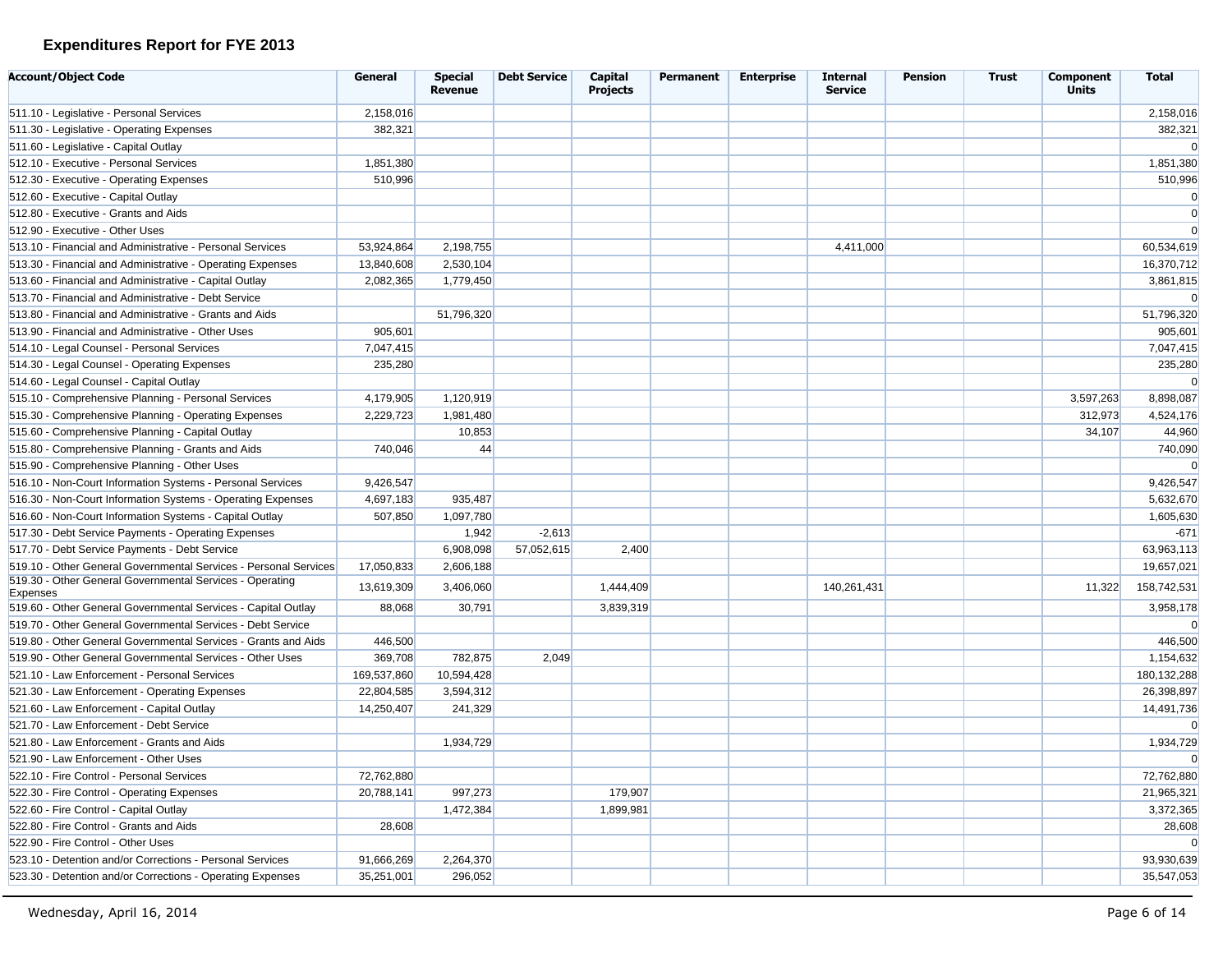| <b>Account/Object Code</b>                                                                                    | General    | <b>Special</b><br><b>Revenue</b> | <b>Debt Service</b> | Capital<br><b>Projects</b> | Permanent | <b>Enterprise</b> | <b>Internal</b><br><b>Service</b> | <b>Pension</b> | <b>Trust</b> | Component<br><b>Units</b> | Total           |
|---------------------------------------------------------------------------------------------------------------|------------|----------------------------------|---------------------|----------------------------|-----------|-------------------|-----------------------------------|----------------|--------------|---------------------------|-----------------|
| 523.60 - Detention and/or Corrections - Capital Outlay                                                        | 1,624,258  | 316,049                          |                     | 407,678                    |           |                   |                                   |                |              |                           | 2,347,985       |
| 523.80 - Detention and/or Corrections - Grants and Aids                                                       |            | 4,272,040                        |                     |                            |           |                   |                                   |                |              |                           | 4,272,040       |
| 524.10 - Protective Inspections - Personal Services                                                           | 3,376,900  | 7,337,784                        |                     |                            |           |                   |                                   |                |              |                           | 10,714,684      |
| 524.30 - Protective Inspections - Operating Expenses                                                          | 2,108,833  | 3,126,939                        |                     |                            |           |                   |                                   |                |              |                           | 5,235,772       |
| 524.60 - Protective Inspections - Capital Outlay                                                              |            | 62,477                           |                     |                            |           |                   |                                   |                |              |                           | 62,477          |
| 524.80 - Protective Inspections - Grants and Aids                                                             | 522,000    |                                  |                     |                            |           |                   |                                   |                |              |                           | 522,000         |
| 525.10 - Emergency and Disaster Relief Services - Personal                                                    | 529,008    | 936,808                          |                     |                            |           |                   |                                   |                |              |                           | 1,465,816       |
| Services<br>525.30 - Emergency and Disaster Relief Services - Operating                                       | 1,221,330  | 149,173                          |                     |                            |           |                   |                                   |                |              |                           | 1,370,503       |
| Expenses<br>525.60 - Emergency and Disaster Relief Services - Capital Outlay                                  |            | 284,735                          |                     | 6,157                      |           |                   |                                   |                |              |                           | 290,892         |
| 525.80 - Emergency and Disaster Relief Services - Grants and Aids                                             |            | 150,950                          |                     |                            |           |                   |                                   |                |              |                           | 150,950         |
| 525.90 - Emergency and Disaster Relief Services - Other Uses                                                  |            | 227,876                          |                     |                            |           |                   |                                   |                |              |                           | 227,876         |
| 526.10 - Ambulance and Rescue Services - Personal Services                                                    | 17,196,467 | $-3,190$                         |                     |                            |           |                   |                                   |                |              |                           | 17,193,277      |
| 526.30 - Ambulance and Rescue Services - Operating Expenses                                                   | 3,915,161  | $-1,751$                         |                     |                            |           |                   |                                   |                |              |                           | 3,913,410       |
| 526.60 - Ambulance and Rescue Services - Capital Outlay                                                       |            | 53,840                           |                     |                            |           |                   |                                   |                |              |                           | 53,840          |
|                                                                                                               |            |                                  |                     |                            |           |                   |                                   |                |              |                           |                 |
| 526.80 - Ambulance and Rescue Services - Grants and Aids                                                      |            | 160,696                          |                     |                            |           |                   |                                   |                |              |                           | 160,696         |
| 527.10 - Medical Examiners - Personal Services                                                                | 2,838,985  |                                  |                     |                            |           |                   |                                   |                |              |                           | 2,838,985       |
| 527.30 - Medical Examiners - Operating Expenses                                                               | 1,299,574  |                                  |                     |                            |           |                   |                                   |                |              |                           | 1,299,574       |
| 527.60 - Medical Examiners - Capital Outlay                                                                   | 241,013    |                                  |                     |                            |           |                   |                                   |                |              |                           | 241,013         |
| 527.80 - Medical Examiners - Grants and Aids                                                                  |            |                                  |                     |                            |           |                   |                                   |                |              |                           | $\overline{0}$  |
| 528.10 - Consumer Affairs - Personal Services                                                                 | 678,772    |                                  |                     |                            |           |                   |                                   |                |              |                           | 678,772         |
| 528.30 - Consumer Affairs - Operating Expenses                                                                | 35,767     |                                  |                     |                            |           |                   |                                   |                |              |                           | 35,767          |
| 528.60 - Consumer Affairs - Capital Outlay                                                                    |            |                                  |                     |                            |           |                   |                                   |                |              |                           | $\Omega$        |
| 529.10 - Other Public Safety - Personal Services                                                              | 1,627,961  | 1,397,600                        |                     |                            |           |                   |                                   |                |              |                           | 3,025,561       |
| 529.30 - Other Public Safety - Operating Expenses                                                             | 890,159    | 3,582,072                        |                     |                            |           |                   |                                   |                |              |                           | 4,472,231       |
| 529.60 - Other Public Safety - Capital Outlay                                                                 | 1,090      | 117,947                          |                     | 456,786                    |           |                   |                                   |                |              |                           | 575,823         |
| 529.80 - Other Public Safety - Grants and Aids                                                                | 14,700     | 2,193,304                        |                     |                            |           |                   |                                   |                |              |                           | 2,208,004       |
| 529.90 - Other Public Safety - Other Uses                                                                     |            |                                  |                     |                            |           |                   |                                   |                |              |                           |                 |
| 533.80 - Water Utility Services - Grants and Aids<br>534.10 - Garbage/Solid Waste Control Services - Personal |            | 75                               |                     |                            |           | 8,330,000         |                                   |                |              |                           | 75<br>8,330,000 |
| Services<br>534.30 - Garbage/Solid Waste Control Services - Operating<br>Expenses                             | 241        | 204                              |                     |                            |           | 90,361,127        |                                   |                |              |                           | 90,361,572      |
| 534.70 - Garbage/Solid Waste Control Services - Debt Service                                                  |            |                                  |                     |                            |           | 6,825,000         |                                   |                |              |                           | 6,825,000       |
| 534.90 - Garbage/Solid Waste Control Services - Other Uses                                                    |            |                                  |                     |                            |           | 157,000           |                                   |                |              |                           | 157,000         |
| 536.10 - Water-Sewer Combination Services - Personal Services                                                 | $-38$      |                                  |                     |                            |           | 39,052,000        |                                   |                |              |                           | 39,051,962      |
| 536.30 - Water-Sewer Combination Services - Operating Expenses                                                | 109,188    |                                  |                     |                            |           | 148,649,980       |                                   |                |              |                           | 148,759,168     |
| 536.60 - Water-Sewer Combination Services - Capital Outlay                                                    |            |                                  |                     |                            |           |                   |                                   |                |              |                           | $\overline{0}$  |
| 536.70 - Water-Sewer Combination Services - Debt Service                                                      |            |                                  |                     |                            |           | 3,975,000         |                                   |                |              |                           | 3,975,000       |
| 536.80 - Water-Sewer Combination Services - Grants and Aids                                                   |            |                                  |                     |                            |           |                   |                                   |                |              |                           | $\Omega$        |
| 536.90 - Water-Sewer Combination Services - Other Uses                                                        |            |                                  |                     |                            |           | 471,000           |                                   |                |              |                           | 471,000         |
| 537.10 - Conservation and Resource Management - Personal<br><b>Services</b>                                   | 9,359,068  | 4,639,192                        |                     |                            |           |                   |                                   |                |              |                           | 13,998,260      |
| 537.30 - Conservation and Resource Management - Operating<br><b>Expenses</b>                                  | 1,573,424  | 663,950                          |                     | 486,965                    |           |                   |                                   |                |              |                           | 2,724,339       |
| 537.60 - Conservation and Resource Management - Capital Outlay                                                | 128,174    | 185,181                          |                     | 1,756,397                  |           |                   |                                   |                |              |                           | 2,069,752       |
| 537.80 - Conservation and Resource Management - Grants and<br>Aids                                            | 83,974     | 109,532                          |                     |                            |           |                   |                                   |                |              |                           | 193,506         |
| 537.90 - Conservation and Resource Management - Other Uses                                                    |            | 61,130                           |                     |                            |           |                   |                                   |                |              |                           | 61,130          |
| 538.10 - Flood Control/Stormwater Management - Personal<br><b>Services</b>                                    | 4,542,532  | 350,959                          |                     |                            |           |                   |                                   |                |              |                           | 4,893,491       |
| 538.30 - Flood Control/Stormwater Management - Operating<br><b>Expenses</b>                                   | 4,163,415  | 728,023                          |                     | 630                        |           |                   |                                   |                |              |                           | 4,892,068       |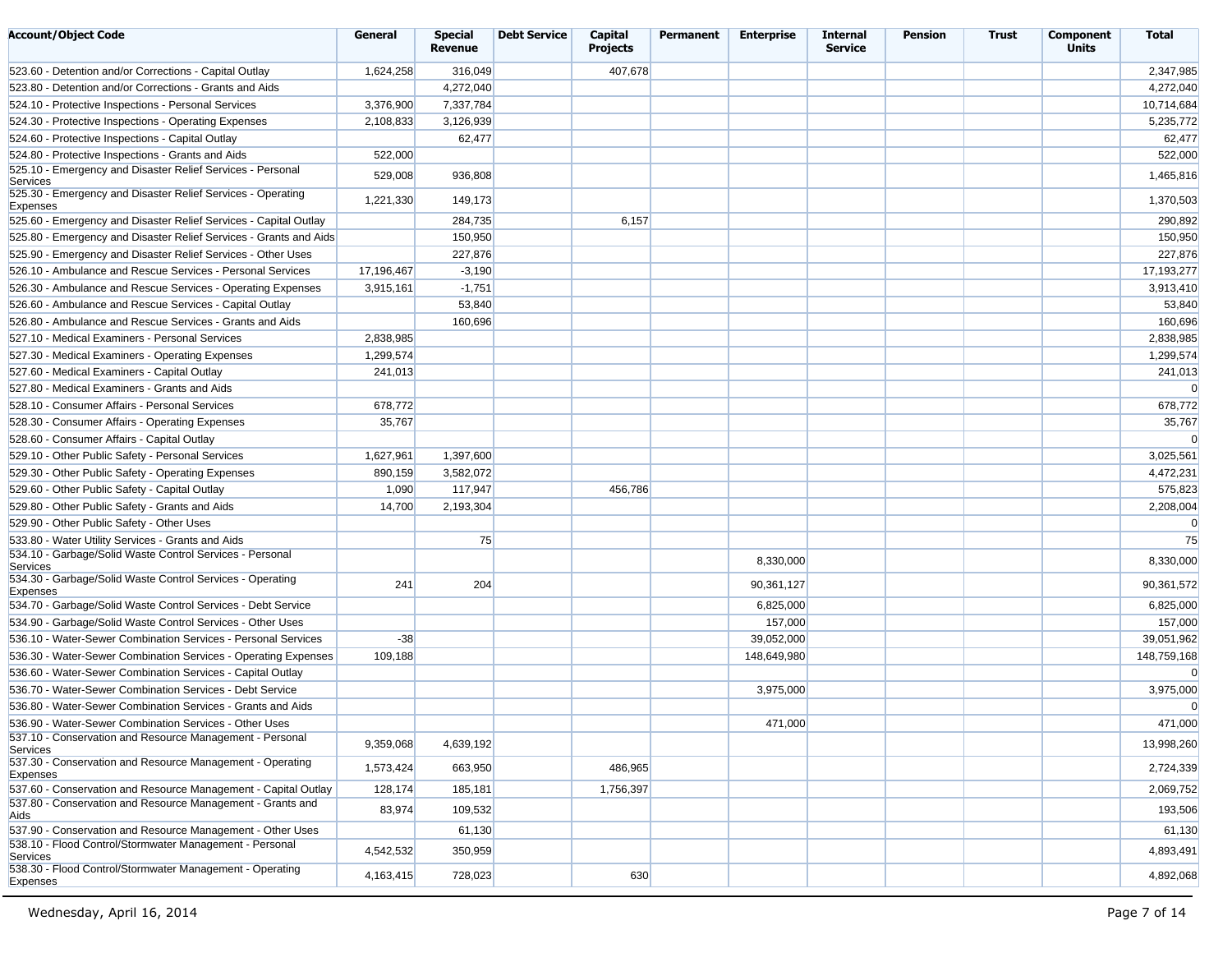| Account/Object Code                                                            | General   | <b>Special</b><br><b>Revenue</b> | <b>Debt Service</b> | Capital<br><b>Projects</b> | Permanent | <b>Enterprise</b> | <b>Internal</b><br>Service | <b>Pension</b> | <b>Trust</b> | Component<br><b>Units</b> | Total          |
|--------------------------------------------------------------------------------|-----------|----------------------------------|---------------------|----------------------------|-----------|-------------------|----------------------------|----------------|--------------|---------------------------|----------------|
| 538.60 - Flood Control/Stormwater Management - Capital Outlay                  |           | 15,631,048                       |                     |                            |           |                   |                            |                |              |                           | 15,631,048     |
| 538.80 - Flood Control/Stormwater Management - Grants and Aids                 |           |                                  |                     |                            |           |                   |                            |                |              |                           | $\overline{0}$ |
| 539.10 - Other Physical Environment - Personal Services                        |           | 75,141                           |                     |                            |           |                   |                            |                |              |                           | 75,141         |
| 539.30 - Other Physical Environment - Operating Expenses                       | 23,706    | 32,128                           |                     |                            |           |                   |                            |                |              |                           | 55,834         |
| 539.60 - Other Physical Environment - Capital Outlay                           |           |                                  |                     |                            |           |                   |                            |                |              |                           | $\Omega$       |
| 539.80 - Other Physical Environment - Grants and Aids                          |           | 150,000                          |                     |                            |           |                   |                            |                |              |                           | 150,000        |
| 541.10 - Road and Street Facilities - Personal Services                        |           | 22,137,033                       |                     |                            |           |                   |                            |                |              |                           | 22,137,033     |
| 541.30 - Road and Street Facilities - Operating Expenses                       | 21,234    | 28,201,350                       |                     |                            |           |                   |                            |                |              |                           | 28,222,584     |
| 541.60 - Road and Street Facilities - Capital Outlay                           |           | 38,451,478                       |                     |                            |           |                   |                            |                |              |                           | 38,451,478     |
| 541.80 - Road and Street Facilities - Grants and Aids                          |           | 18,821,136                       |                     |                            |           |                   |                            |                |              |                           | 18,821,136     |
| 543.80 - Water Transportation Systems - Grants and Aids                        |           |                                  |                     |                            |           |                   |                            |                |              |                           | $\overline{0}$ |
| 544.30 - Mass Transit Systems - Operating Expenses                             |           |                                  |                     |                            |           |                   |                            |                |              |                           | $\overline{0}$ |
| 544.80 - Mass Transit Systems - Grants and Aids                                | 155,063   | 51,786                           |                     |                            |           |                   |                            |                |              |                           | 206,849        |
| 549.10 - Other Transportation Systems/Services - Personal<br>Services          |           |                                  |                     |                            |           |                   |                            |                |              |                           | $\Omega$       |
| 549.30 - Other Transportation Systems/Services - Operating<br><b>Expenses</b>  |           | 6,949                            |                     |                            |           |                   |                            |                |              |                           | 6,949          |
| 549.60 - Other Transportation Systems/Services - Capital Outlay                |           | 68,994                           |                     |                            |           |                   |                            |                |              |                           | 68,994         |
| 551.10 - Employment Opportunity and Development - Personal<br>Services         |           |                                  |                     |                            |           |                   |                            |                |              |                           | $\overline{0}$ |
| 551.30 - Employment Opportunity and Development - Operating<br><b>Expenses</b> |           |                                  |                     |                            |           |                   |                            |                |              |                           | $\overline{0}$ |
| 551.60 - Employment Opportunity and Development - Capital<br>Outlay            |           |                                  |                     |                            |           |                   |                            |                |              |                           | $\overline{0}$ |
| 551.80 - Employment Opportunity and Development - Grants and<br>Aids           | 199,994   |                                  |                     |                            |           |                   |                            |                |              |                           | 199,994        |
| 552.10 - Industry Development - Personal Services                              | 1,233,933 | 191,338                          |                     |                            |           |                   |                            |                |              |                           | 1,425,271      |
| 552.30 - Industry Development - Operating Expenses                             | 2,343,349 | 30,500                           |                     |                            |           |                   |                            |                |              |                           | 2,373,849      |
| 552.60 - Industry Development - Capital Outlay                                 |           |                                  |                     |                            |           |                   |                            |                |              |                           | $\Omega$       |
| 552.80 - Industry Development - Grants and Aids                                | 9,504,885 | 13,829,397                       |                     | 3,453,734                  |           |                   |                            |                |              |                           | 26,788,016     |
| 552.90 - Industry Development - Other Uses                                     |           | 15,008                           |                     |                            |           |                   |                            |                |              |                           | 15,008         |
| 553.10 - Veteran's Services - Personal Services                                | 309,731   | 148,198                          |                     |                            |           |                   |                            |                |              |                           | 457,929        |
| 553.30 - Veteran's Services - Operating Expenses                               | 19,844    | 44,532                           |                     |                            |           |                   |                            |                |              |                           | 64,376         |
| 553.60 - Veteran's Services - Capital Outlay                                   |           |                                  |                     |                            |           |                   |                            |                |              |                           |                |
| 553.80 - Veteran's Services - Grants and Aids                                  |           | 12,739                           |                     |                            |           |                   |                            |                |              |                           | 12,739         |
| 554.10 - Housing and Urban Development - Personal Services                     | 300,046   | 2,126,941                        |                     |                            |           |                   |                            |                |              |                           | 2,426,987      |
| 554.30 - Housing and Urban Development - Operating Expenses                    | 647,182   | 470,561                          |                     |                            |           |                   |                            |                |              |                           | 1,117,743      |
| 554.60 - Housing and Urban Development - Capital Outlay                        |           | 603,640                          |                     |                            |           |                   |                            |                |              |                           | 603,640        |
| 554.80 - Housing and Urban Development - Grants and Aids                       | 51,608    | 15,911,244                       |                     |                            |           |                   |                            |                |              |                           | 15,962,852     |
| 554.90 - Housing and Urban Development - Other Uses                            |           |                                  |                     |                            |           |                   |                            |                |              |                           | $\Omega$       |
| 559.10 - Other Economic Environment - Personal Services                        | 125,805   |                                  |                     |                            |           |                   |                            |                |              |                           | 125,805        |
| 559.30 - Other Economic Environment - Operating Expenses                       | 1,093     |                                  |                     |                            |           |                   |                            |                |              | 1,469,110                 | 1,470,203      |
| 559.80 - Other Economic Environment - Grants and Aids                          | 2,187,719 | 60,000                           |                     |                            |           |                   |                            |                |              |                           | 2,247,719      |
| 559.90 - Other Economic Environment - Other Uses                               |           |                                  |                     |                            |           |                   |                            |                |              |                           | $\overline{0}$ |
| 561.30 - Hospital Services - Operating Expenses                                | $-10$     |                                  |                     |                            |           |                   |                            |                |              |                           | $-10$          |
| 561.80 - Hospital Services - Grants and Aids                                   | 40        |                                  |                     |                            |           |                   |                            |                |              |                           | 40             |
| 562.10 - Health Services - Personal Services                                   | 5,658,182 | 5,400,251                        |                     |                            |           |                   |                            |                |              |                           | 11,058,433     |
| 562.30 - Health Services - Operating Expenses                                  | 2,666,171 | 8,403,936                        |                     |                            |           |                   |                            |                |              |                           | 11,070,107     |
| 562.60 - Health Services - Capital Outlay                                      | 63,145    | 114,546                          |                     |                            |           |                   |                            |                |              |                           | 177,691        |
| 562.80 - Health Services - Grants and Aids                                     | 130,950   | 93,080,849                       |                     |                            |           |                   |                            |                |              |                           | 93,211,799     |
| 562.90 - Health Services - Other Uses                                          |           |                                  |                     |                            |           |                   |                            |                |              |                           | $\overline{0}$ |
| 563.30 - Mental Health Services - Operating Expenses                           |           |                                  |                     |                            |           |                   |                            |                |              |                           | $\overline{0}$ |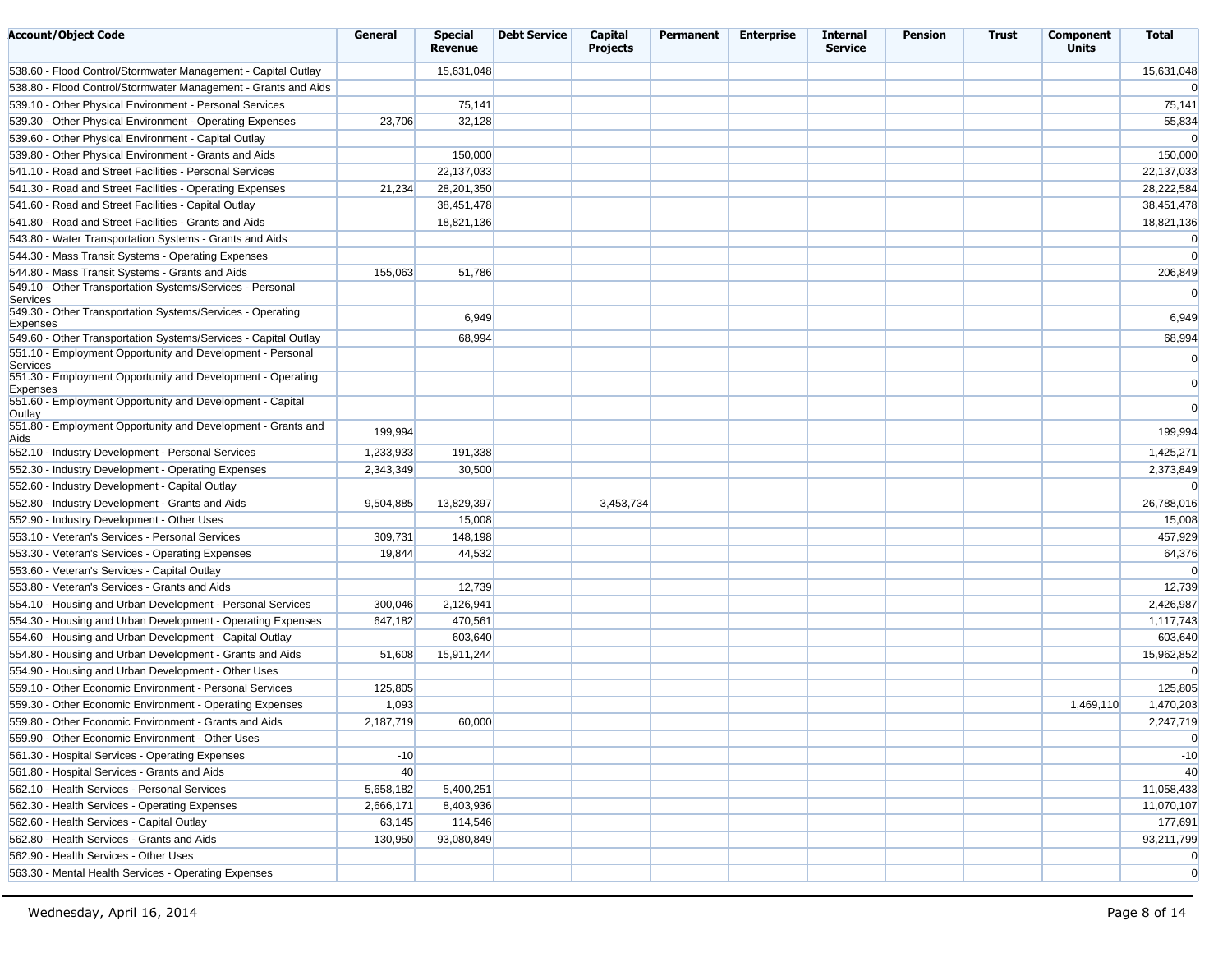| <b>Account/Object Code</b>                                             | General     | <b>Special</b><br><b>Revenue</b> | <b>Debt Service</b> | Capital<br><b>Projects</b> | Permanent | <b>Enterprise</b> | <b>Internal</b><br><b>Service</b> | <b>Pension</b> | <b>Trust</b> | Component<br><b>Units</b> | <b>Total</b>   |
|------------------------------------------------------------------------|-------------|----------------------------------|---------------------|----------------------------|-----------|-------------------|-----------------------------------|----------------|--------------|---------------------------|----------------|
| 563.80 - Mental Health Services - Grants and Aids                      | 58,022      | 1,963,214                        |                     |                            |           |                   |                                   |                |              |                           | 2,021,236      |
| 564.10 - Public Assistance Services - Personal Services                | 2,487,621   | 477,722                          |                     |                            |           |                   |                                   |                |              |                           | 2,965,343      |
| 564.30 - Public Assistance Services - Operating Expenses               | 252,212     | 182,733                          |                     |                            |           |                   |                                   |                |              |                           | 434,945        |
| 564.60 - Public Assistance Services - Capital Outlay                   |             |                                  |                     |                            |           |                   |                                   |                |              |                           | $\Omega$       |
| 564.80 - Public Assistance Services - Grants and Aids                  | 2,425,946   | 3,450,146                        |                     |                            |           |                   |                                   |                |              |                           | 5,876,092      |
| 569.10 - Other Human Services - Personal Services                      | 9,461,329   | 20,864,248                       |                     |                            |           |                   |                                   |                |              |                           | 30,325,577     |
| 569.30 - Other Human Services - Operating Expenses                     | 6,276,121   | 22,503,796                       |                     |                            |           |                   |                                   |                |              |                           | 28,779,917     |
| 569.60 - Other Human Services - Capital Outlay                         | 2,181       | 162,359                          |                     | 55,019                     |           |                   |                                   |                |              |                           | 219,559        |
| 569.80 - Other Human Services - Grants and Aids                        | 2,838,940   | 3,237,172                        |                     |                            |           |                   |                                   |                |              |                           | 6,076,112      |
| 569.90 - Other Human Services - Other Uses                             |             | 782,505                          |                     |                            |           |                   |                                   |                |              |                           | 782,505        |
| 571.10 - Libraries - Personal Services                                 |             | 16,834,627                       |                     |                            |           |                   |                                   |                |              |                           | 16,834,627     |
| 571.30 - Libraries - Operating Expenses                                | 1,293       | 11,090,880                       |                     |                            |           |                   |                                   |                |              |                           | 11,092,173     |
| 571.60 - Libraries - Capital Outlay                                    |             | 11,622,653                       |                     |                            |           |                   |                                   |                |              |                           | 11,622,653     |
| 571.80 - Libraries - Grants and Aids                                   |             | 404,507                          |                     |                            |           |                   |                                   |                |              |                           | 404,507        |
| 571.90 - Libraries - Other Uses                                        |             | 17,857                           |                     |                            |           |                   |                                   |                |              |                           | 17,857         |
| 572.10 - Parks and Recreation - Personal Services                      | 17,161,490  | 63,779                           |                     |                            |           |                   |                                   |                |              |                           | 17,225,269     |
| 572.30 - Parks and Recreation - Operating Expenses                     | 13,141,905  | 2,560,621                        |                     | 447,419                    |           |                   |                                   |                |              |                           | 16,149,945     |
| 572.60 - Parks and Recreation - Capital Outlay                         | 66,124      | 5,311,100                        |                     | 1,523,839                  |           |                   |                                   |                |              |                           | 6,901,063      |
| 572.80 - Parks and Recreation - Grants and Aids                        | 144,701     |                                  |                     |                            |           |                   |                                   |                |              |                           | 144,701        |
| 572.90 - Parks and Recreation - Other Uses                             |             |                                  |                     |                            |           |                   |                                   |                |              |                           | $\overline{0}$ |
| 573.10 - Cultural Services - Personal Services                         |             |                                  |                     |                            |           |                   |                                   |                |              |                           | $\overline{0}$ |
| 573.30 - Cultural Services - Operating Expenses                        | 135,558     | 5,246                            |                     | 50,957                     |           |                   |                                   |                |              |                           | 191,761        |
| 573.60 - Cultural Services - Capital Outlay                            |             | 17,060                           |                     | 1,003                      |           |                   |                                   |                |              |                           | 18,063         |
| 573.80 - Cultural Services - Grants and Aids                           |             |                                  |                     |                            |           |                   |                                   |                |              |                           | $\overline{0}$ |
| 575.80 - Special Recreation Facilities - Grants and Aids               | 998,667     |                                  |                     |                            |           |                   |                                   |                |              |                           | 998,667        |
| 579.10 - Other Culture/Recreation - Personal Services                  |             |                                  |                     |                            |           |                   |                                   |                |              |                           | $\overline{0}$ |
| 579.30 - Other Culture/Recreation - Operating Expenses                 | 31          |                                  |                     |                            |           |                   |                                   |                |              |                           | 31             |
| 579.60 - Other Culture/Recreation - Capital Outlay                     |             | 296,745                          |                     | 77,601                     |           |                   |                                   |                |              |                           | 374,346        |
| 579.80 - Other Culture/Recreation - Grants and Aids                    | 914,409     |                                  |                     | 170,373                    |           |                   |                                   |                |              |                           | 1,084,782      |
| 579.90 - Other Culture/Recreation - Other Uses                         |             |                                  |                     |                            |           |                   |                                   |                |              |                           | $\Omega$       |
| 581.90 - Inter-Fund Group Transfers Out - Other Uses                   | 503,424,263 | 252,475,982                      | 147,296             | 11,942,153                 |           | 527,020           | 20,721,942                        |                |              |                           | 789,238,656    |
| 585.70 - Payment to Refunded Bond Escrow Agent - Debt Service          |             |                                  |                     |                            |           |                   |                                   |                |              |                           | $\overline{0}$ |
| 587.30 - Clerk of Court Excess Remittance - Operating Expenses         |             | 5,758,873                        |                     |                            |           |                   |                                   |                |              |                           | 5,758,873      |
| 590.90 - Proprietary Other Non-Operating Disbursements - Other<br>Uses |             |                                  |                     |                            |           |                   | 2.305.000                         |                |              |                           | 2,305,000      |
| 601.10 - Court Administration - Personal Services                      | 1,029,884   |                                  |                     |                            |           |                   |                                   |                |              |                           | 1,029,884      |
| 601.30 - Court Administration - Operating Expenses                     | 48,860      |                                  |                     |                            |           |                   |                                   |                |              |                           | 48,860         |
| 601.60 - Court Administration - Capital Outlay                         |             | 45,566                           |                     |                            |           |                   |                                   |                |              |                           | 45,566         |
| 602.30 - State Attorney Administration - Operating Expenses            | 221,752     | 374,426                          |                     |                            |           |                   |                                   |                |              |                           | 596,178        |
| 602.60 - State Attorney Administration - Capital Outlay                |             | 202,911                          |                     |                            |           |                   |                                   |                |              |                           | 202,911        |
| 603.30 - Public Defender Administration - Operating Expenses           | 64,466      | 340,523                          |                     |                            |           |                   |                                   |                |              |                           | 404,989        |
| 603.60 - Public Defender Administration - Capital Outlay               |             | 60,578                           |                     | 30,970                     |           |                   |                                   |                |              |                           | 91,548         |
| 603.80 - Public Defender Administration - Grants and Aids              |             | 459,888                          |                     |                            |           |                   |                                   |                |              |                           | 459,888        |
| 604.10 - Clerk of Court Administration - Personal Services             |             | 4,134,986                        |                     |                            |           |                   |                                   |                |              |                           | 4,134,986      |
| 604.30 - Clerk of Court Administration - Operating Expenses            |             | 330,358                          |                     |                            |           |                   |                                   |                |              |                           | 330,358        |
| 604.60 - Clerk of Court Administration - Capital Outlay                |             |                                  |                     |                            |           |                   |                                   |                |              |                           | $\overline{0}$ |
| 605.10 - Judicial Support - Personal Services                          |             |                                  |                     |                            |           |                   |                                   |                |              |                           | $\overline{0}$ |
| 605.30 - Judicial Support - Operating Expenses                         |             |                                  |                     |                            |           |                   |                                   |                |              |                           | $\overline{0}$ |
| 606.10 - Trial Court Law Clerks/Legal Support - Personal Services      |             |                                  |                     |                            |           |                   |                                   |                |              |                           | $\overline{0}$ |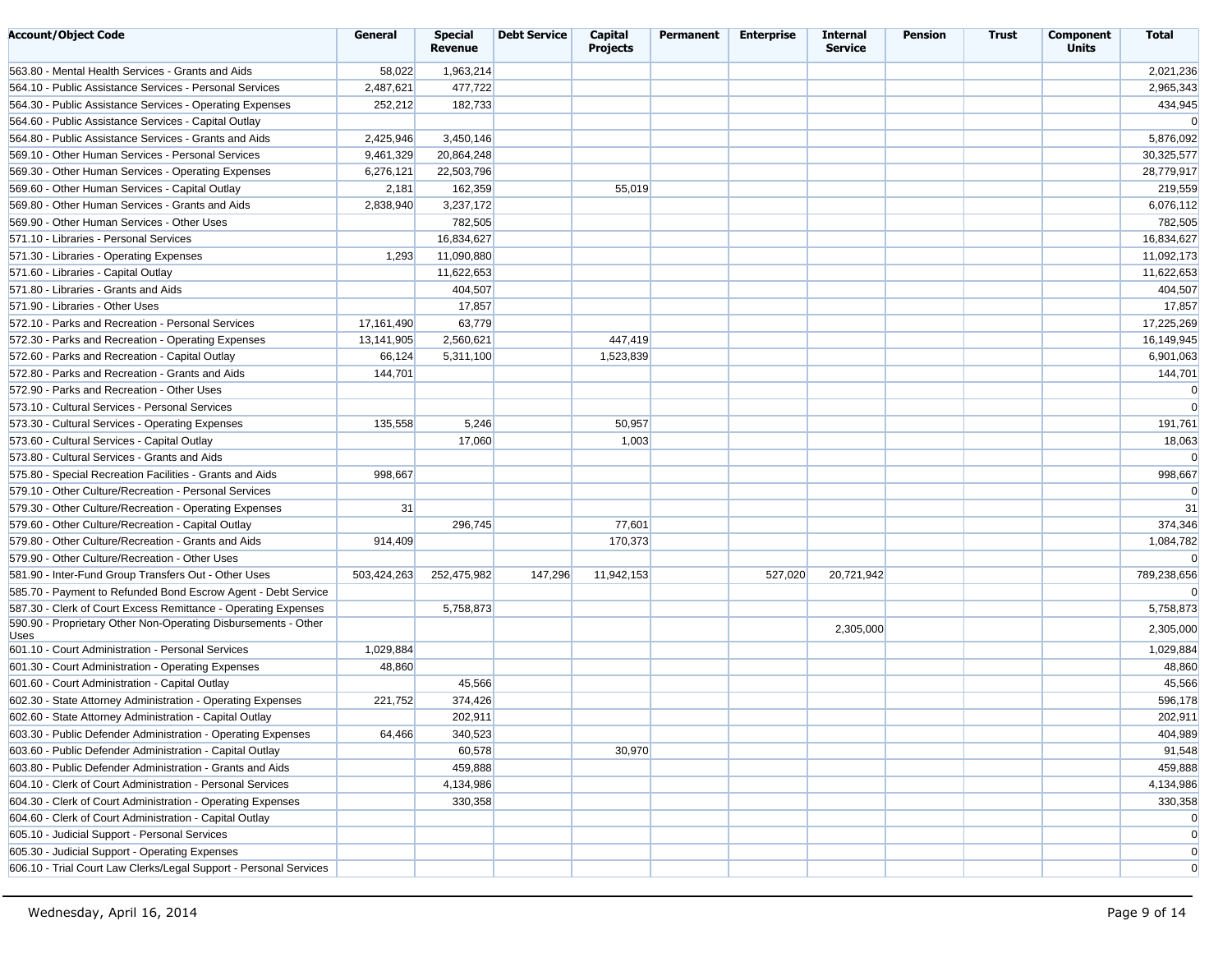| <b>Account/Object Code</b>                                                                                                                                | General   | <b>Special</b><br><b>Revenue</b> | <b>Debt Service</b> | Capital<br><b>Projects</b> | Permanent | <b>Enterprise</b> | <b>Internal</b><br><b>Service</b> | Pension | <b>Trust</b> | Component<br><b>Units</b> | <b>Total</b>   |
|-----------------------------------------------------------------------------------------------------------------------------------------------------------|-----------|----------------------------------|---------------------|----------------------------|-----------|-------------------|-----------------------------------|---------|--------------|---------------------------|----------------|
| 606.30 - Trial Court Law Clerks/Legal Support - Operating<br><b>Expenses</b>                                                                              |           |                                  |                     |                            |           |                   |                                   |         |              |                           | $\overline{0}$ |
| 607.30 - Appeals - Operating Expenses                                                                                                                     |           |                                  |                     |                            |           |                   |                                   |         |              |                           | $\overline{0}$ |
| 607.60 - Appeals - Capital Outlay                                                                                                                         |           |                                  |                     |                            |           |                   |                                   |         |              |                           | $\overline{0}$ |
| 608.10 - Jury Management - Personal Services                                                                                                              |           | 205,257                          |                     |                            |           |                   |                                   |         |              |                           | 205,257        |
| 608.30 - Jury Management - Operating Expenses                                                                                                             | 163,992   | 387,857                          |                     |                            |           |                   |                                   |         |              |                           | 551,849        |
| 609.10 - Pre-Filing Alternative Dispute Resolution Programs -<br><b>Personal Services</b>                                                                 |           | 170,449                          |                     |                            |           |                   |                                   |         |              |                           | 170,449        |
| 609.30 - Pre-Filing Alternative Dispute Resolution Programs -<br><b>Operating Expenses</b>                                                                |           | 51,446                           |                     |                            |           |                   |                                   |         |              |                           | 51,446         |
| 614.10 - Clerk of Court Administration - Circuit Criminal - Personal<br>Services                                                                          |           | 4,357,872                        |                     |                            |           |                   |                                   |         |              |                           | 4,357,872      |
| 614.30 - Clerk of Court Administration - Circuit Criminal - Operating<br><b>Expenses</b>                                                                  |           | 146,241                          |                     |                            |           |                   |                                   |         |              |                           | 146,241        |
| 619.30 - Expert Witness Fees - Circuit Criminal - Operating<br><b>Expenses</b>                                                                            | 16        |                                  |                     |                            |           |                   |                                   |         |              |                           | 16             |
| 622.10 - Drug Court - Circuit Criminal - Personal Services                                                                                                |           | 578,866                          |                     |                            |           |                   |                                   |         |              |                           | 578,866        |
| 622.30 - Drug Court - Circuit Criminal - Operating Expenses                                                                                               |           | 489,038                          |                     |                            |           |                   |                                   |         |              |                           | 489,038        |
| 622.80 - Drug Court - Circuit Criminal - Grants and Aids                                                                                                  |           | 1,528                            |                     |                            |           |                   |                                   |         |              |                           | 1,528          |
| 622.90 - Drug Court - Circuit Criminal - Other Uses                                                                                                       |           |                                  |                     |                            |           |                   |                                   |         |              |                           | $\overline{0}$ |
| 624.10 - Community Service Programs - Circuit Criminal - Personal<br>Services                                                                             |           | 142,040                          |                     |                            |           |                   |                                   |         |              |                           | 142,040        |
| 624.30 - Community Service Programs - Circuit Criminal -<br><b>Operating Expenses</b><br>624.60 - Community Service Programs - Circuit Criminal - Capital |           | 324,824                          |                     |                            |           |                   |                                   |         |              |                           | 324,824        |
| Outlay<br>624.80 - Community Service Programs - Circuit Criminal - Grants                                                                                 |           |                                  |                     |                            |           |                   |                                   |         |              |                           | $\overline{0}$ |
| and Aids<br>624.90 - Community Service Programs - Circuit Criminal - Other                                                                                | 75,000    |                                  |                     |                            |           |                   |                                   |         |              |                           | 75,000         |
| <b>Uses</b>                                                                                                                                               |           | 7,497                            |                     |                            |           |                   |                                   |         |              |                           | 7,497          |
| 629.10 - Other Circuit Court - Criminal Costs - Personal Services                                                                                         |           |                                  |                     |                            |           |                   |                                   |         |              |                           | $\overline{0}$ |
| 629.30 - Other Circuit Court - Criminal Costs - Operating Expenses                                                                                        |           |                                  |                     |                            |           |                   |                                   |         |              |                           | $\overline{0}$ |
| 629.60 - Other Circuit Court - Criminal Costs - Capital Outlay                                                                                            |           |                                  |                     |                            |           |                   |                                   |         |              |                           | $\overline{0}$ |
| 634.10 - Clerk of Court Administration - Circuit Civil - Personal<br>Services                                                                             |           | 2,810,114                        |                     |                            |           |                   |                                   |         |              |                           | 2,810,114      |
| 634.30 - Clerk of Court Administration - Circuit Civil - Operating<br><b>Expenses</b>                                                                     |           | 85,201                           |                     |                            |           |                   |                                   |         |              |                           | 85,201         |
| 634.60 - Clerk of Court Administration - Circuit Civil - Capital Outlay                                                                                   |           |                                  |                     |                            |           |                   |                                   |         |              |                           | $\overline{0}$ |
| 654.10 - Clerk of Court Administration - Circuit Family - Personal<br>Services                                                                            |           | 1,426,555                        |                     |                            |           |                   |                                   |         |              |                           | 1,426,555      |
| 654.30 - Clerk of Court Administration - Circuit Family - Operating<br><b>Expenses</b>                                                                    |           | 100,235                          |                     |                            |           |                   |                                   |         |              |                           | 100,235        |
| 654.60 - Clerk of Court Administration - Circuit Family - Capital<br>Outlay                                                                               |           |                                  |                     |                            |           |                   |                                   |         |              |                           | $\overline{0}$ |
| 662.10 - Alternative Dispute Resolutions - Circuit Family - Personal<br>Services                                                                          |           |                                  |                     |                            |           |                   |                                   |         |              |                           | $\overline{0}$ |
| 662.30 - Alternative Dispute Resolutions - Circuit Family -<br><b>Operating Expenses</b>                                                                  |           |                                  |                     |                            |           |                   |                                   |         |              |                           | $\overline{0}$ |
| 667.10 - Court-Based Victim Services - Circuit Family - Personal<br><b>Services</b>                                                                       | 1.767.934 |                                  |                     |                            |           |                   |                                   |         |              |                           | 1,767,934      |
| 667.30 - Court-Based Victim Services - Circuit Family - Operating<br><b>Expenses</b>                                                                      | 32,601    |                                  |                     |                            |           |                   |                                   |         |              |                           | 32,601         |
| 669.10 - Other Family Court Programs - Personal Services                                                                                                  |           | 347,386                          |                     |                            |           |                   |                                   |         |              |                           | 347,386        |
| 669.30 - Other Family Court Programs - Operating Expenses                                                                                                 |           | 17,107                           |                     |                            |           |                   |                                   |         |              |                           | 17,107         |
| 674.10 - Clerk of Court Administration - Circuit Juvenile - Personal<br><b>Services</b>                                                                   |           | 1,730,721                        |                     |                            |           |                   |                                   |         |              |                           | 1,730,721      |
| 674.30 - Clerk of Court Administration - Circuit Juvenile - Operating<br><b>Expenses</b>                                                                  |           | 48,439                           |                     |                            |           |                   |                                   |         |              |                           | 48,439         |
| 682.10 - Alternative Dispute Resolutions - Circuit Juvenile -<br><b>Personal Services</b>                                                                 |           | 440,145                          |                     |                            |           |                   |                                   |         |              |                           | 440,145        |
| 682.30 - Alternative Dispute Resolutions - Circuit Juvenile -<br><b>Operating Expenses</b>                                                                |           | 28,969                           |                     |                            |           |                   |                                   |         |              |                           | 28,969         |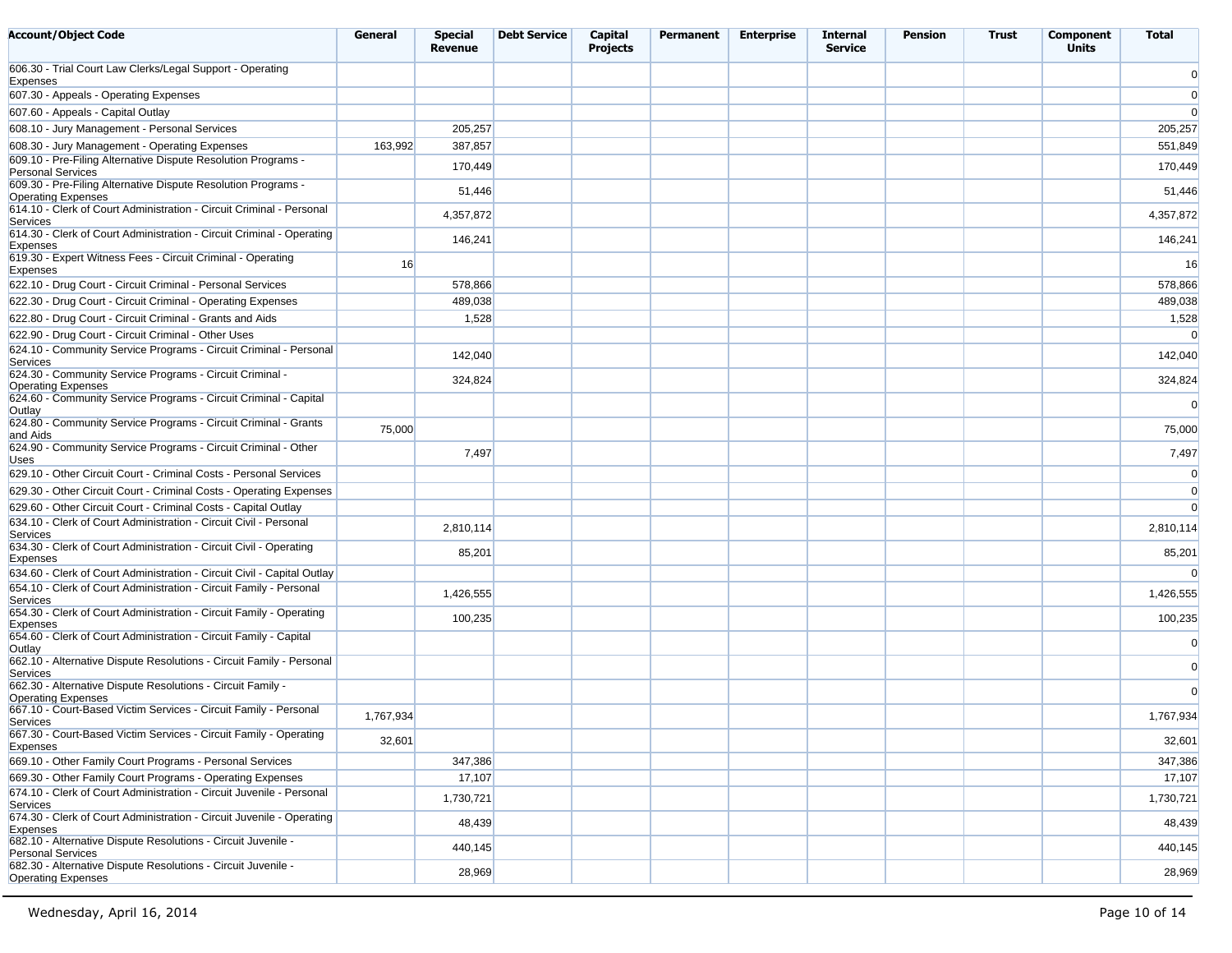| 685.10 - Guardian Ad Litem - Circuit Juvenile - Personal Services<br>161,198<br>685.30 - Guardian Ad Litem - Circuit Juvenile - Operating Expenses<br>47,162<br>694.10 - Clerk of Court Administration - Probate - Personal<br>1,046,292<br><b>Services</b><br>694.30 - Clerk of Court Administration - Probate - Operating<br>23,414 | 161,198<br>47,162<br>1,046,292<br>23,414<br>15,809,270<br>1,837,009<br>75,108<br>506,665<br>2,641,197 |
|---------------------------------------------------------------------------------------------------------------------------------------------------------------------------------------------------------------------------------------------------------------------------------------------------------------------------------------|-------------------------------------------------------------------------------------------------------|
|                                                                                                                                                                                                                                                                                                                                       |                                                                                                       |
|                                                                                                                                                                                                                                                                                                                                       |                                                                                                       |
|                                                                                                                                                                                                                                                                                                                                       |                                                                                                       |
| <b>Expenses</b>                                                                                                                                                                                                                                                                                                                       |                                                                                                       |
| 711.10 - Courthouse Security - Personal Services<br>15,809,270                                                                                                                                                                                                                                                                        |                                                                                                       |
| 711.30 - Courthouse Security - Operating Expenses<br>1,837,009                                                                                                                                                                                                                                                                        |                                                                                                       |
| 711.60 - Courthouse Security - Capital Outlay<br>75,108                                                                                                                                                                                                                                                                               |                                                                                                       |
| 712.10 - Courthouse Facilities - Personal Services<br>506,665                                                                                                                                                                                                                                                                         |                                                                                                       |
| 712.30 - Courthouse Facilities - Operating Expenses<br>2,592,929<br>48,268                                                                                                                                                                                                                                                            |                                                                                                       |
| 712.60 - Courthouse Facilities - Capital Outlay<br>34,311<br>106,425<br>158,163                                                                                                                                                                                                                                                       | 298,899                                                                                               |
| 713.10 - Information Systems and Technology - Personal Services<br>3,263,179<br>295,894                                                                                                                                                                                                                                               | 3,559,073                                                                                             |
| 713.30 - Information Systems and Technology - Operating<br>3,188,432<br>4,133,375<br>Expenses                                                                                                                                                                                                                                         | 7,321,807                                                                                             |
| 713.60 - Information Systems and Technology - Capital Outlay<br>2,382,385<br>665,077                                                                                                                                                                                                                                                  | 3,047,462                                                                                             |
| 714.10 - Public Law Library - Personal Services                                                                                                                                                                                                                                                                                       | 289,685<br>289,685                                                                                    |
| 714.30 - Public Law Library - Operating Expenses<br>879                                                                                                                                                                                                                                                                               | 18,449<br>17,570                                                                                      |
| 714.60 - Public Law Library - Capital Outlay                                                                                                                                                                                                                                                                                          | 18,841<br>18,841                                                                                      |
| 715.80 - Legal Aid - Grants and Aids<br>1,100,000                                                                                                                                                                                                                                                                                     | 1,100,000                                                                                             |
| 716.10 - Clerk of Court Related Technology - Personal Services<br>624,416                                                                                                                                                                                                                                                             | 624,416                                                                                               |
| 716.30 - Clerk of Court Related Technology - Operating Expenses<br>427,558                                                                                                                                                                                                                                                            | 427,558                                                                                               |
| 716.60 - Clerk of Court Related Technology - Capital Outlay<br>123,814                                                                                                                                                                                                                                                                | 123,814                                                                                               |
| 724.10 - Clerk of Court Administration - County Criminal - Personal<br>2,261,650<br>Services                                                                                                                                                                                                                                          | 2,261,650                                                                                             |
| 724.30 - Clerk of Court Administration - County Criminal -<br>60,208<br>Operating Expenses                                                                                                                                                                                                                                            | 60,208                                                                                                |
| 724.60 - Clerk of Court Administration - County Criminal - Capital<br>3,021<br>Outlay                                                                                                                                                                                                                                                 | 3,021                                                                                                 |
| 725.10 - Court Reporter Services - County Criminal - Personal<br>Services                                                                                                                                                                                                                                                             | $\overline{0}$                                                                                        |
| 725.30 - Court Reporter Services - County Criminal - Operating<br>Expenses                                                                                                                                                                                                                                                            | $\overline{0}$                                                                                        |
| 727.10 - Court Interpreters - County Criminal - Personal Services                                                                                                                                                                                                                                                                     | $\overline{0}$                                                                                        |
| 727.30 - Court Interpreters - County Criminal - Operating Expenses                                                                                                                                                                                                                                                                    | $\Omega$                                                                                              |
| 728.10 - Witness Coordination/Management - County Criminal -<br><b>Personal Services</b>                                                                                                                                                                                                                                              | $\overline{0}$                                                                                        |
| 728.30 - Witness Coordination/Management - County Criminal -<br><b>Operating Expenses</b><br>729.30 - Expert Witness Fees - County Criminal - Operating                                                                                                                                                                               | $\overline{0}$                                                                                        |
| Expenses<br>732.10 - Community Service Programs - County Criminal -                                                                                                                                                                                                                                                                   | $\overline{0}$                                                                                        |
| <b>Personal Services</b><br>732.30 - Community Service Programs - County Criminal -                                                                                                                                                                                                                                                   | $\Omega$                                                                                              |
| 138,000<br><b>Operating Expenses</b><br>744.10 - Clerk of Court Administration - County Civil - Personal                                                                                                                                                                                                                              | 138,000                                                                                               |
| 2,128,635<br><b>Services</b><br>744.30 - Clerk of Court Administration - County Civil - Operating                                                                                                                                                                                                                                     | 2,128,635                                                                                             |
| 75,233<br><b>Expenses</b>                                                                                                                                                                                                                                                                                                             | 75,233                                                                                                |
| 764.10 - Clerk of Court Administration - Traffic - Personal Services<br>5,024,078<br>764.30 - Clerk of Court Administration - Traffic - Operating                                                                                                                                                                                     | 5,024,078                                                                                             |
| 192,435<br><b>Expenses</b>                                                                                                                                                                                                                                                                                                            | 192,435                                                                                               |
| 764.60 - Clerk of Court Administration - Traffic - Capital Outlay                                                                                                                                                                                                                                                                     | $\Omega$                                                                                              |
| 765.30 - Traffic Court Hearing Officer - Operating Expenses<br>1,260<br><b>Grand Total</b><br>1,238,559,806<br>793,810,176<br>28,391,860<br>298,348,127<br>167,699,373<br>57,199,347                                                                                                                                                  | 1,260<br>5,750,871 2,589,759,560                                                                      |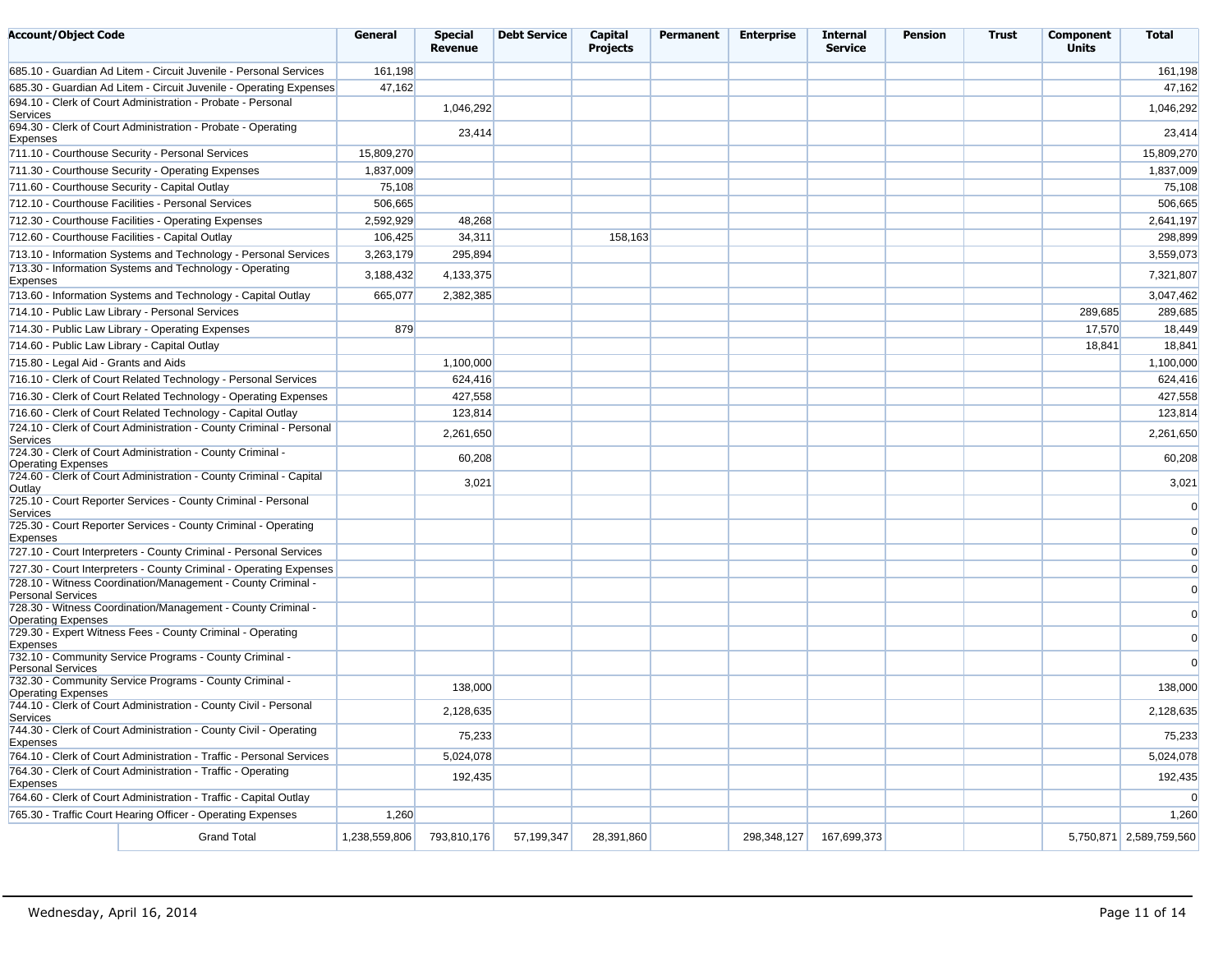**Data Element Worksheet Report for FYE: 2013, Unit ID: 100029, Hillsborough**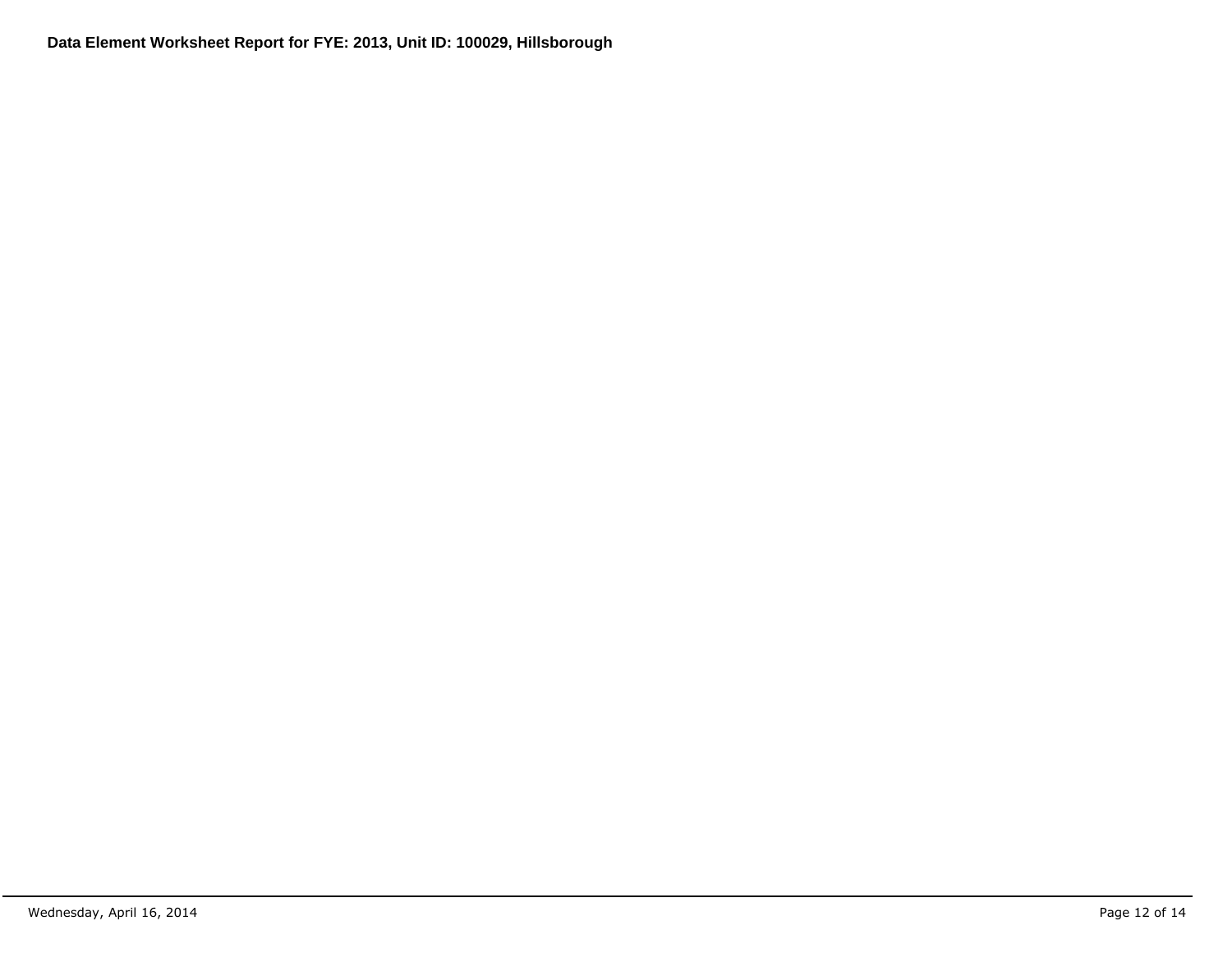| <b>Component Unit</b>                                                 | <b>Type</b>                      | <b>Total</b><br><b>Revenues</b> | <b>Total</b><br><b>Expenditues</b> | <b>Total Debt</b> |
|-----------------------------------------------------------------------|----------------------------------|---------------------------------|------------------------------------|-------------------|
| 300587 - Arlington Special Dependent District                         | Independently Reported           | \$6,611                         | \$4,690                            | \$0               |
| 300588 - Bay Crest Park Special District                              | Independently Reported           | \$63,786                        | \$72,952                           |                   |
| 300589 - Beacon Meadows Special Dependent Tax District                | Independently Reported           | \$24,840                        | \$13,145                           |                   |
| 300590 - Bloomingdale Oaks Service District                           | Independently Reported           | \$15,254                        | \$14,692                           |                   |
| 300591 - Bloomingdale Special Taxing District                         | Independently Reported           | \$629,066                       | \$669,786                          | \$0               |
| 300592 - Boyette Springs Special Dependent District                   | Independently Reported           | \$51,105                        | \$50,456                           | \$0               |
| 300593 - Brandon Groves North Service District                        | <b>Independently Reported</b>    | \$6,742                         | \$2,090                            | \$0               |
| 301295 - Brandon Hills Dependent Special District                     | Independently Reported           | \$18,133                        | \$17,170                           |                   |
| 300594 - Buckhorn Estates Special Dependent District                  | Independently Reported           | \$41,254                        | \$42,672                           |                   |
| 301151 - Buckhorn Oaks Special Dependent District                     | Independently Reported           | \$81                            | \$15,809                           |                   |
| 300595 - Carrollwood Meadows Special District                         | Independently Reported           | \$52,051                        | \$68,727                           |                   |
| 300596 - Carrollwood North Special District                           | Independently Reported           |                                 |                                    |                   |
| 300597 - Carrollwood South Service District                           | Independently Reported           |                                 |                                    |                   |
| 300598 - Country Lakes Special Dependent Tax District                 | Independently Reported           | \$8,588                         | \$10,080                           |                   |
| 300599 - Country Place Special Maintenance District                   | Independently Reported           | \$78,225                        | \$122,602                          |                   |
| 300600 - Country Run Maintenance District                             | Independently Reported           | \$17,707                        | \$19,544                           |                   |
| 301217 - Country Village Special Dependent District                   | Independently Reported           |                                 |                                    |                   |
| 300601 - Cove At Bayport Colony, The                                  | <b>Independently Reported</b>    | \$51,940                        | \$43,226                           |                   |
| 301219 - East Lake Park Special Dependent District                    | Independently Reported           |                                 |                                    |                   |
| 301219 - East Lake Park Special Dependent District                    | Independently Reported           |                                 |                                    |                   |
| 300602 - Hammock Woods Service District                               | Independently Reported           | \$17,600                        | \$17,802                           | \$0               |
| 300603 - Hickory Hill Special Dependent District                      | Independently Reported           | \$19,801                        | \$10,049                           |                   |
| 500057 - Hillsborough County City-County Planning Commission          | <b>Discretely Reported</b>       | \$3,944,343                     | \$3,944,343                        | \$0               |
| 500064 - Hillsborough County Civil Service Board                      | <b>Blended in Primary Report</b> | \$2,732,000                     | \$2,732,000                        | \$0               |
| 300604 - Hillsborough County Hospital Authority                       | Independently Reported           | \$116,279                       | \$108,259                          | \$0               |
| 300605 - Hillsborough County Industrial Development Authority         | Independently Reported           |                                 |                                    |                   |
| 300606 - Hillsborough Educational Facilities Authority                | Independently Reported           |                                 |                                    |                   |
| 300607 - Housing Finance Authority of Hillsborough County             | <b>Discretely Reported</b>       | \$1,469,081                     | \$1,480,432                        | \$0               |
| 300608 - Hunter's Lake Special Dependent Tax District                 | Independently Reported           |                                 |                                    |                   |
| 300609 - Indian Hills-Hickory Ridge II Special Dependent Tax District | Independently Reported           | \$7,205                         | \$7,487                            |                   |
| 301542 - James J. Lunsford Law Library                                | <b>Discretely Reported</b>       | \$469,615                       | \$326,096                          | \$0               |
| 301383 - Keystone Grove Lake Special Dependent District               | Independently Reported           |                                 |                                    |                   |
| 300610 - Lago Vista Maintenance District                              | Independently Reported           | \$28,965                        | \$27,761                           |                   |
| 300611 - Lake Brant Special Dependent District                        | Independently Reported           | \$9,924                         | \$2,390                            |                   |
| 300612 - Lake Heather Service District                                | Independently Reported           | \$14                            |                                    | \$0               |
| 300613 - Lake Magdalene Estates West                                  | Independently Reported           | \$6,919                         | \$6,199                            | \$0               |